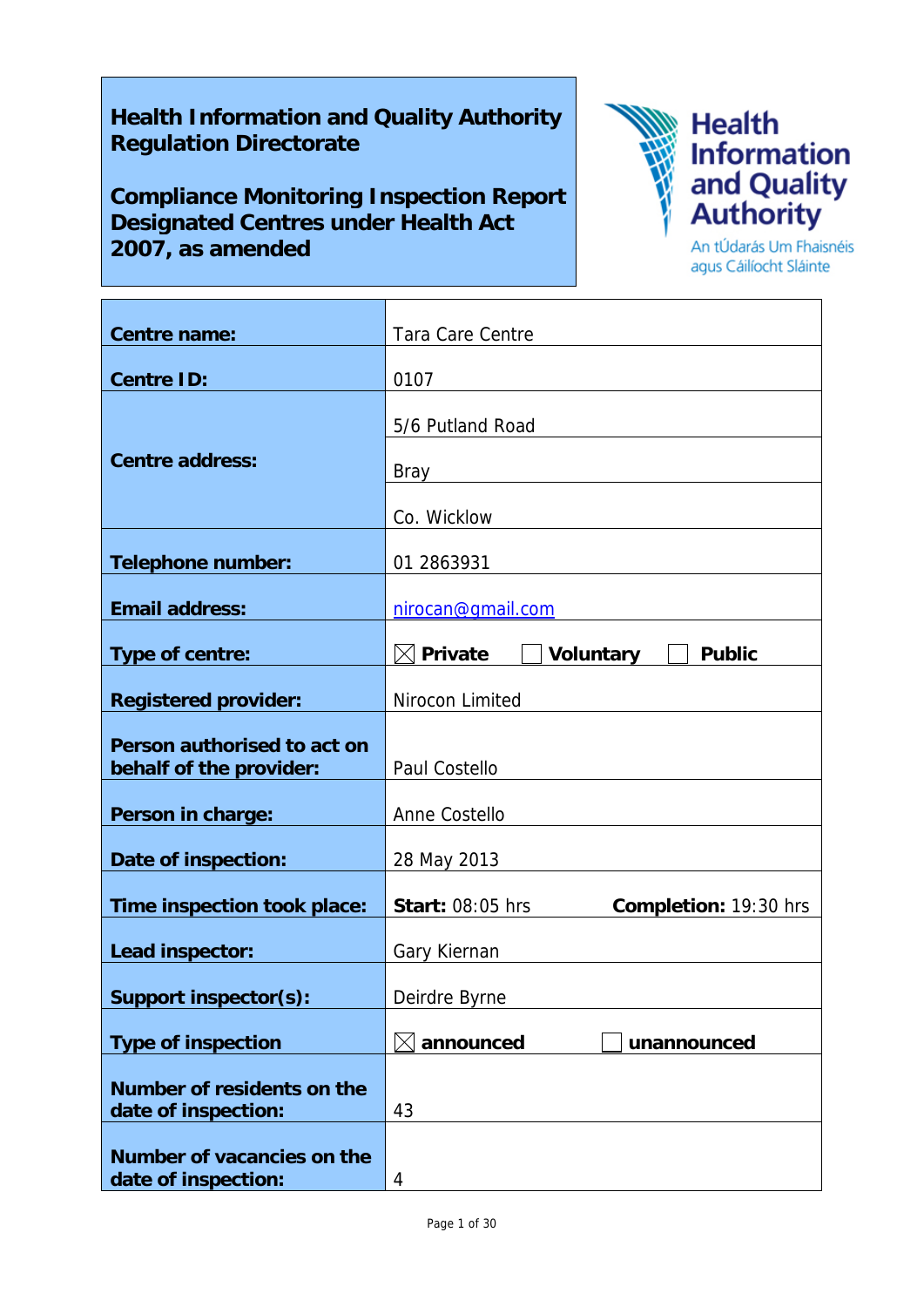# **About monitoring of compliance**

The purpose of regulation in relation to designated centres is to safeguard vulnerable people of any age who are receiving residential care services. Regulation provides assurance to the public that people living in a designated centre are receiving a service that meets the requirements of quality standards which are underpinned by Regulations. This process also seeks to ensure that the health, wellbeing and quality of life of people in residential care is promoted and protected. Regulation also has an important role in driving continuous improvement so that residents have better, safer lives.

The Health Information and Quality Authority has, among its functions under law, responsibility to regulate the quality of service provided in designated centres for children, dependent people and people with disabilities.

Regulation has two aspects:

- Registration: under section 46(1) of the Health Act 2007 any person carrying on the business of a designated centre can only do so if the centre is registered under this Act and the person is its registered provider.
- **Monitoring of compliance: the purpose of monitoring is to gather evidence on** which to make judgments about the ongoing fitness of the registered provider and the provider's compliance with the requirements and conditions of their registration.

Monitoring inspections take place to assess continuing compliance with the Regulations and Standards. They can be announced or unannounced, at any time of day or night, and take place:

- to monitor compliance with regulations and standards
- **following a change in circumstances; for example, following a notification to** the Health Information and Quality Authority's Regulation Directorate that a provider has appointed a new person in charge
- **a** arising from a number of events including information affecting the safety or wellbeing of residents.

The findings of all monitoring inspections are set out under a maximum of 18 outcome statements. The outcomes inspected against are dependent on the purpose of the inspection. Where a monitoring inspection is to inform a decision to register or to renew the registration of a designated centre, all 18 outcomes are inspected.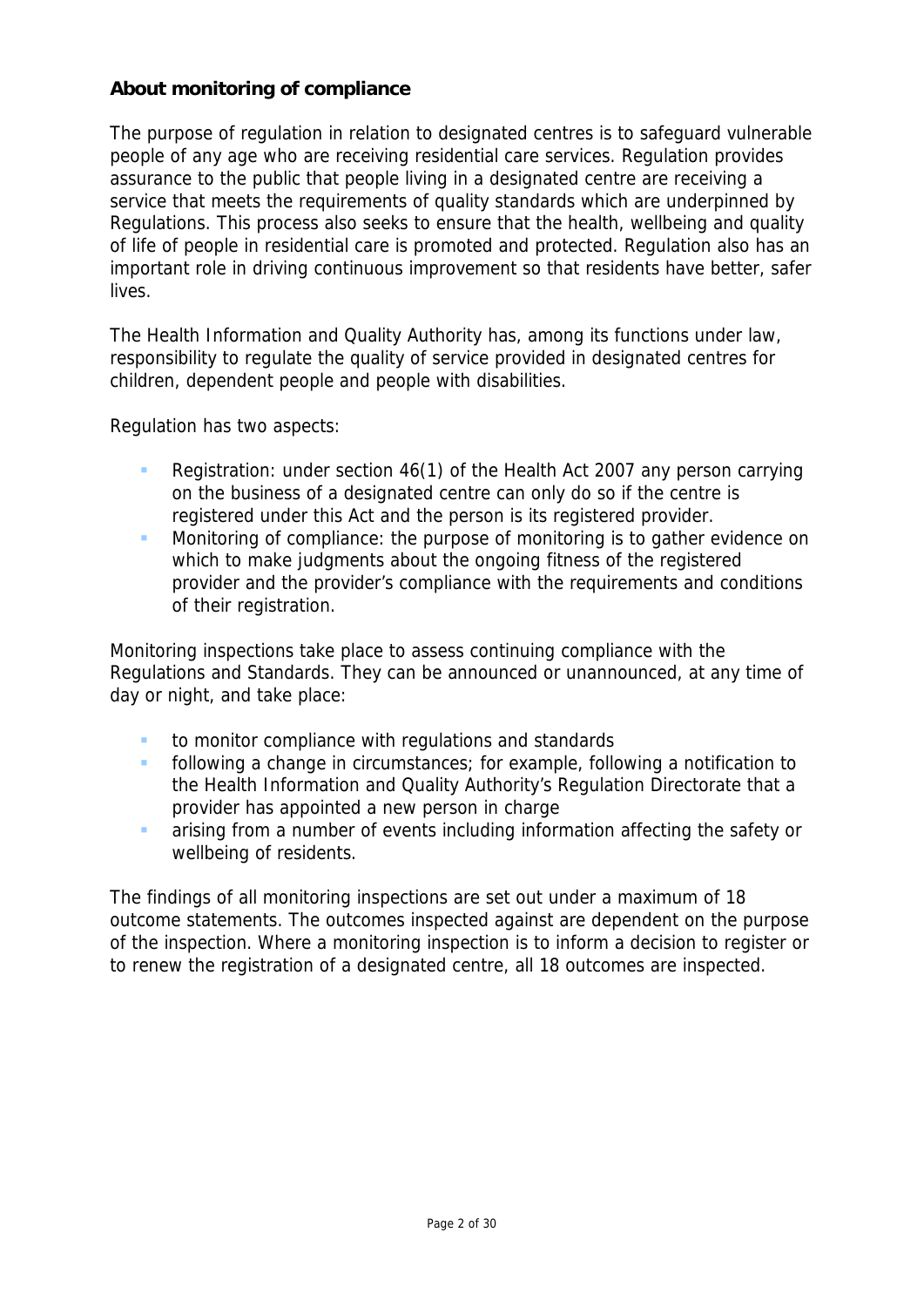**Summary of compliance with the Health Act 2007 (Care and Welfare of Residents in Designated Centres for Older People) Regulations 2009 (as amended) and the National Quality Standards for Residential Care Settings for Older People in Ireland.**

This inspection report sets out the findings of a registration renewal inspection, in which all of the 18 outcomes were inspected against. The purpose of the inspection was:

to inform a registration decision

 $\boxtimes$  to inform a registration renewal decision

to monitor ongoing compliance with Regulations and Standards

following an application to vary registration conditions

following a notification of a significant incident or event

following a notification of a change in person in charge

following information received in relation to a concern/complaint

The table below sets out the outcomes that were inspected against on this inspection.

| <b>Outcome 1: Statement of Purpose</b>                                         |  |
|--------------------------------------------------------------------------------|--|
| <b>Outcome 2: Contract for the Provision of Services</b>                       |  |
| <b>Outcome 3: Suitable Person in Charge</b>                                    |  |
| <b>Outcome 4:</b> Records and documentation to be kept at a designated centres |  |
| Outcome 5: Absence of the person in charge                                     |  |
| <b>Outcome 6: Safeguarding and Safety</b>                                      |  |
| <b>Outcome 7: Health and Safety and Risk Management</b>                        |  |
| <b>Outcome 8: Medication Management</b>                                        |  |
| <b>Outcome 9: Notification of Incidents</b>                                    |  |
| Outcome 10: Reviewing and improving the quality and safety of care             |  |
| <b>Outcome 11: Health and Social Care Needs</b>                                |  |
| <b>Outcome 12: Safe and Suitable Premises</b>                                  |  |
| <b>Outcome 13: Complaints procedures</b>                                       |  |
| <b>Outcome 14: End of Life Care</b>                                            |  |
| <b>Outcome 15: Food and Nutrition</b>                                          |  |
| <b>Outcome 16: Residents' Rights, Dignity and Consultation</b>                 |  |
| <b>Outcome 17: Residents' clothing and personal property and possessions</b>   |  |
| <b>Outcome 18: Suitable Staffing</b>                                           |  |

This monitoring inspection for the purpose of assessing an application to renew registration was announced and took place over one day. As part of the monitoring inspection inspectors met with residents, relatives, and staff members. Inspectors observed practices and reviewed documentation such as care plans, medical records, accident logs, policies and procedures and staff files.

While overall the healthcare needs of residents continued to be met to a high standard, inspectors found that some aspects of the physical environment did not meet the requirements of the Health Act 2007 (Care and Welfare of Residents in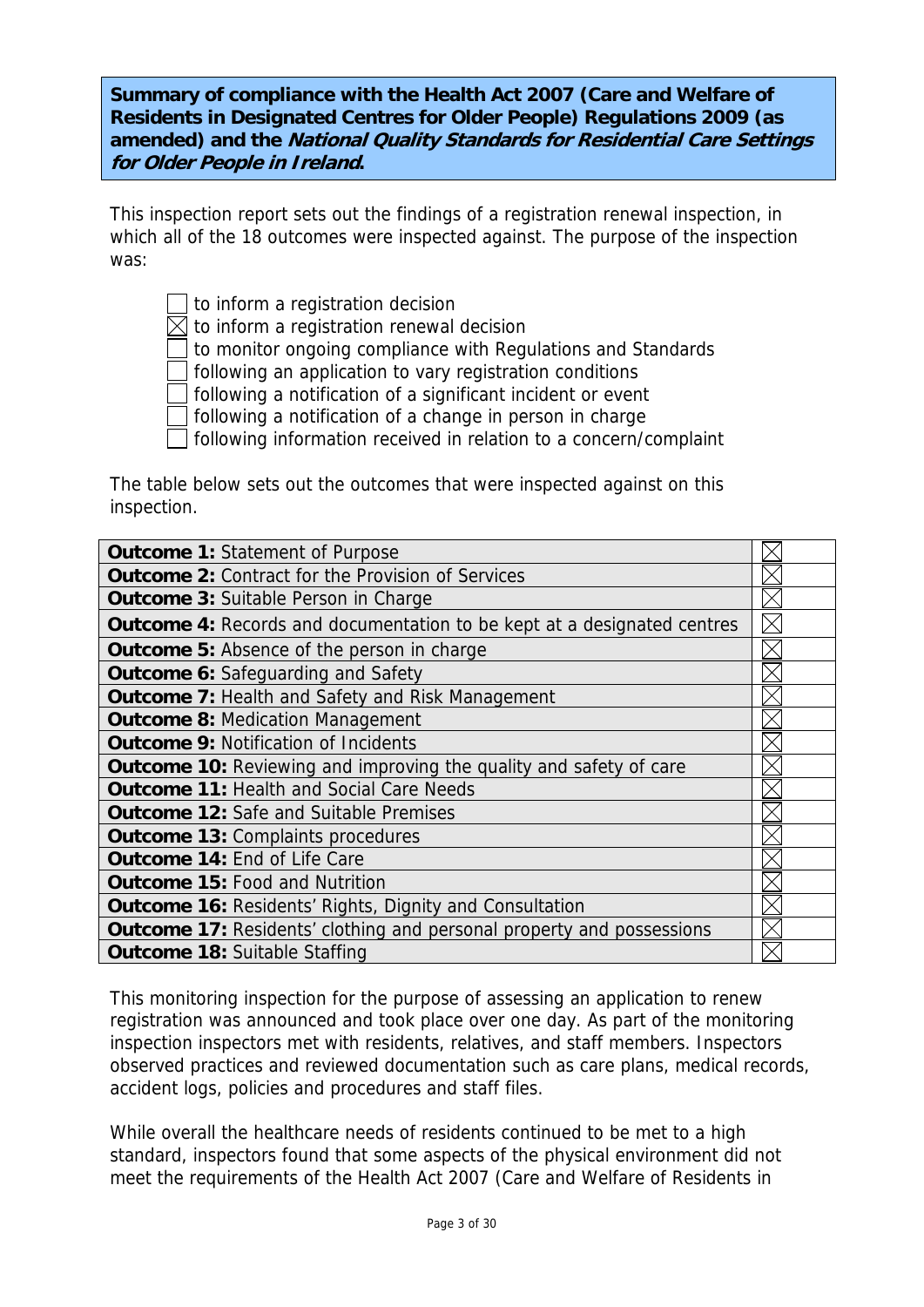Designated Centres for Older People) Regulations 2009 (as amended) and the National Quality Standards for Residential Care Settings for Older People in Ireland. There were a number of multi-occupancy bedrooms which will not comply with the requirements of the Authority's Standards in 2015. Access to toilet facilities in one part of the building was also identified as an issue. There was no plan in place to address these issues with the premises.

The risk management policy did not meet the requirements of the Regulations. Inspectors identified risks in relation to uncovered hot radiator surfaces and also in relation to the poor supervision at the meal time.

The healthcare needs of residents were met and residents had good access to general practitioner (GP) services and to a range of other allied health professionals. Inspectors noted a high standard of care planning. Some improvement was required in the management of restraint and nutrition.

Medication management procedures were satisfactory. There were systems in place to audit and review care. Residents were consulted about the operation of the centre and there was an active residents' committee.

Procedures were in place to ensure all staff were trained in elder abuse and to ensure residents were protected from harm. These matters are discussed further in the report and in the Action Plan at the end of the report.

**Section 41(1)(c) of the Health Act 2007 Compliance with the Health Act 2007 (Care and Welfare of Residents in Designated Centres for Older People) Regulations 2009 (as amended) and the National Quality Standards for Residential Care Settings for Older People in Ireland.** 

#### **Theme: Leadership, Governance and Management**

Effective governance, leadership and management, in keeping with the size and complexity of the service, are fundamental prerequisites for the sustainable delivery of safe, effective person-centred care and support.

#### **Outcome 1**

There is a written statement of purpose that accurately describes the service provided in the centre. The services and facilities outlined in the Statement of Purpose, and the manner in which care is provided, reflect the diverse needs of residents.

#### **References:**

Regulation 5: Statement of Purpose Standard 28: Purpose and Function

# **Action(s) required from previous inspection:**

No actions were required from the previous inspection.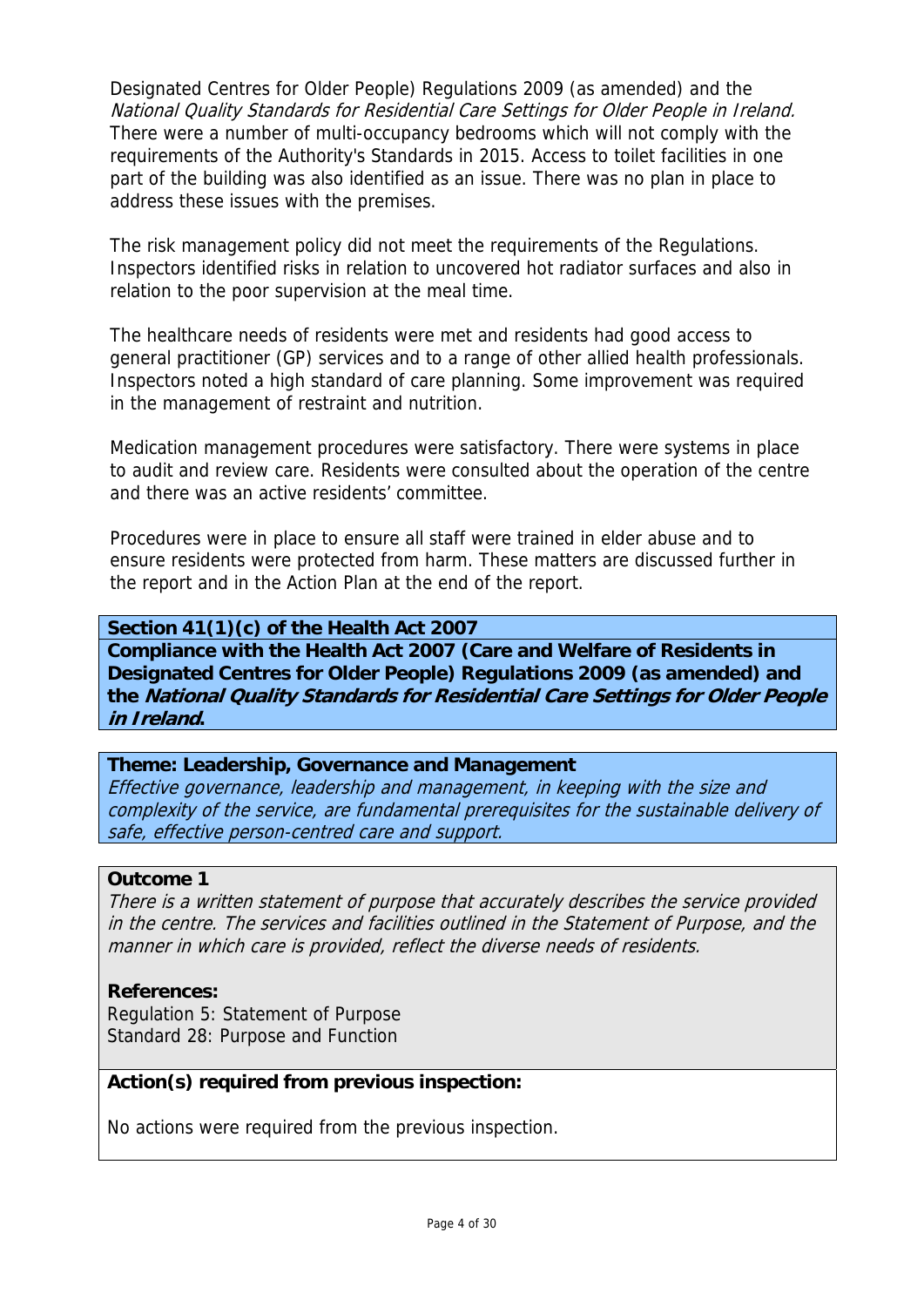# **Inspection findings**

The statement of purpose met with the requirements of the Regulations. Inspectors read the statement of purpose and found that it had been updated in May 2013. It described the aims, objectives and ethos of the centre and accurately reflected the services and facilities provided.

#### **Outcome 2**

Each resident has an agreed written contract which includes details of the services to be provided for that resident and the fees to be charged.

#### **References:**

Regulation 28: Contract for the Provision of Services Standard 1: Information Standard 7: Contract/Statement of Terms and Conditions

#### **Action(s) required from previous inspection:**

No actions were required from the previous inspection.

#### **Inspection findings**

Contracts of care were found to be in line with the requirements of the Regulations.

Inspectors read a sample of completed contracts and saw that they had been agreed and signed by the resident within the legislative timeframe following admission. The contracts stated the weekly fee and described the services which were covered by the monthly fee and which the resident could expect to receive. Services which were not included in the weekly fee and which incurred an additional cost were clearly described and the additional fee was stated.

#### **Outcome 3**

The designated centre is managed by a suitably qualified and experienced nurse with authority, accountability and responsibility for the provision of the service.

#### **References:**

Regulation 15: Person in Charge Standard 27: Operational Management

#### **Action(s) required from previous inspection:**

No actions were required from the previous inspection.

#### **Inspection findings**

The arrangements for the post of person in charge met the requirements of the Regulations.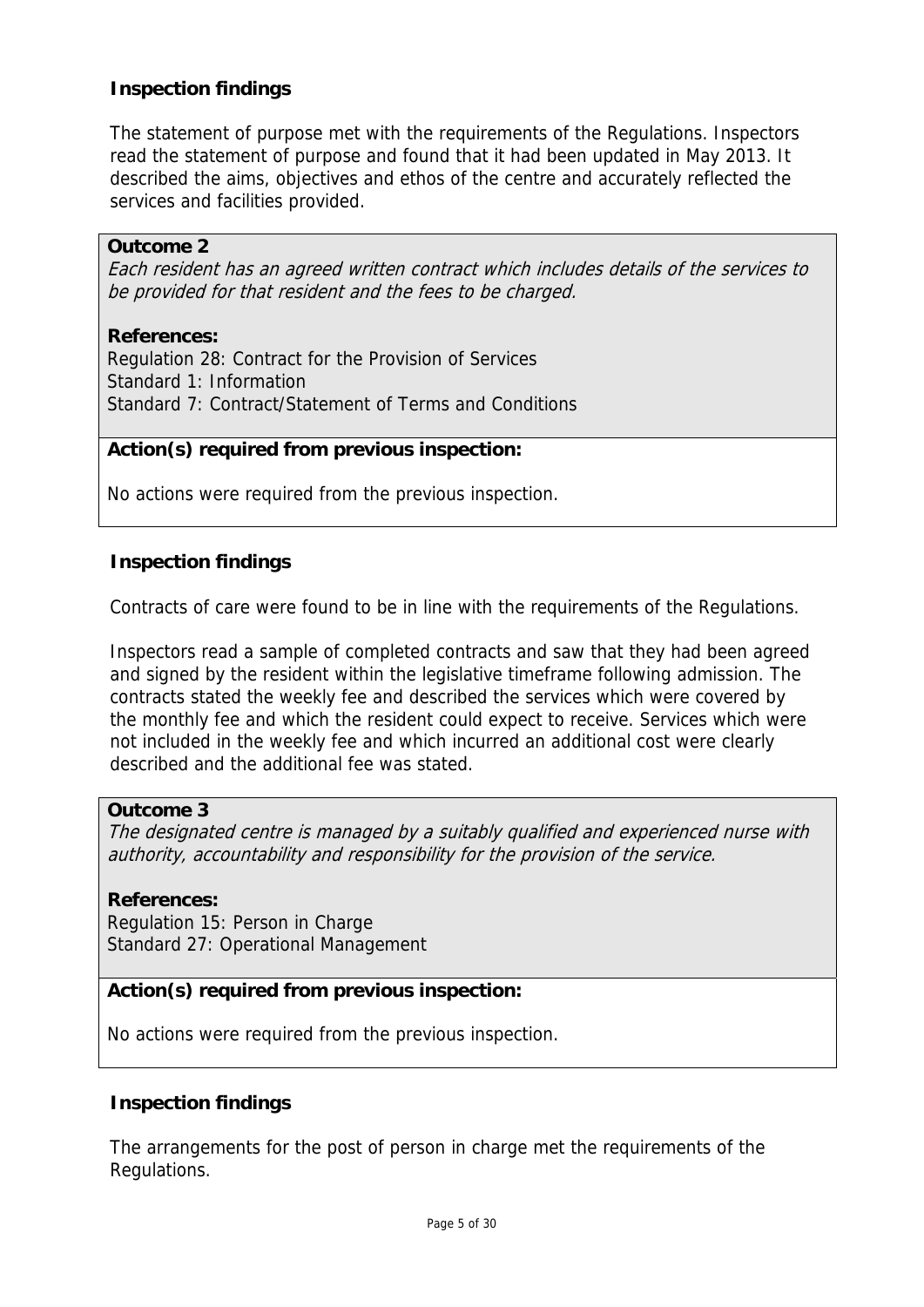The person in charge was a registered general nurse, had the relevant necessary experience and worked full-time in the centre. She demonstrated a thorough knowledge of her role and responsibilities as outlined in the Regulations and also demonstrated good organisational skills. Residents and staff spoke highly of the person in charge and inspectors noted she was a strong presence in the centre. The person in charge had maintained her continued professional development and held a diploma in gerontological nursing and had recently completed a diploma course in dementia care.

She was supported in her role by a clinical nurse manager (CNM) who deputised in the absence of the person in charge. The CNM was present throughout the inspection. She had also recently completed the diploma in dementia care. She fully engaged in the inspection process and demonstrated good clinical knowledge and a clear understanding of her roles and responsibilities.

#### **Outcome 4**

The records listed in Part 6 of the Health Act 2007 (Care and Welfare of Residents in Designated Centres for Older People) Regulations 2009 (as amended) are maintained in a manner so as to ensure completeness, accuracy and ease of retrieval. The designated centre is adequately insured against accidents or injury to residents, staff and visitors. The designated centre has all of the written operational policies as required by Schedule 5 of the Health Act 2007 (Care and Welfare of Residents in Designated Centres for Older People) Regulations 2009 (as amended).

#### **References:**

Regulations 21-25: The records to be kept in a designated centre Regulation 26: Insurance Cover Regulation 27: Operating Policies and Procedures Standard 1: Information Standard 29: Management Systems Standard 32: Register and Residents' Records

#### **Inspection findings:**

\*Where "Improvements required" is indicated, full details of actions required are in the Action Plan at the end of the report.

#### **Residents' Guide**

Substantial compliance  $\boxtimes$  improvements required  $^*$   $\Box$ 

#### **Records in relation to residents (Schedule 3)**

Substantial compliance  $\boxtimes$  improvements required  $^{\star}\Box$ 

**General Records (Schedule 4)**

| Substantial compliance $\boxtimes$ |  |
|------------------------------------|--|
|------------------------------------|--|

Improvements required  $*$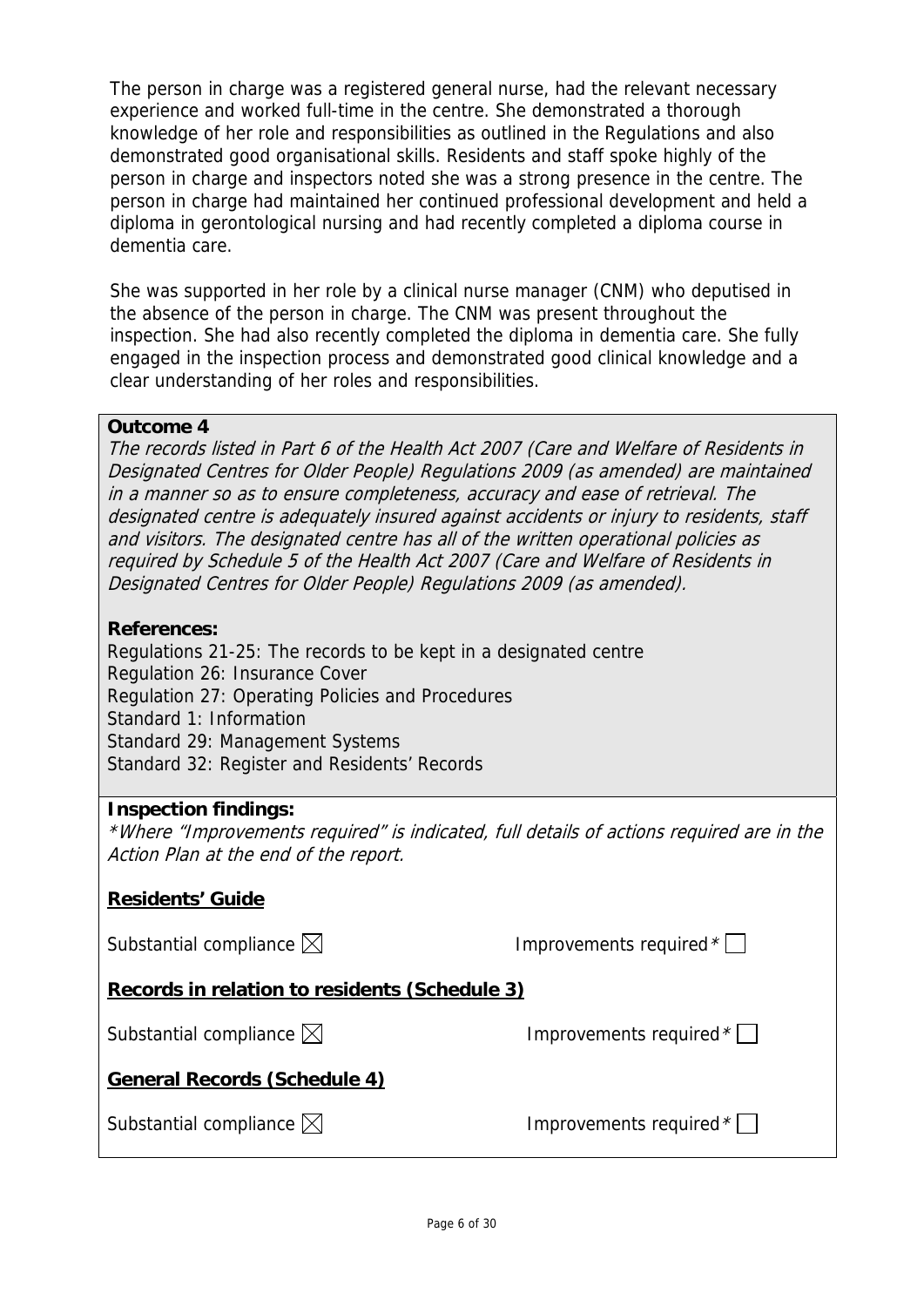| <b>Operating Policies and Procedures (Schedule 5)</b>                                                                                                                     |                                     |  |
|---------------------------------------------------------------------------------------------------------------------------------------------------------------------------|-------------------------------------|--|
| Substantial compliance $\boxtimes$                                                                                                                                        | Improvements required $*$           |  |
| <b>Directory of Residents</b>                                                                                                                                             |                                     |  |
| Substantial compliance                                                                                                                                                    | Improvements required $*\boxtimes$  |  |
| The name and address of the authority, organisation or other body which arranged the<br>resident's admission was not consistently recorded in the directory of residents. |                                     |  |
| <b>Staffing Records</b>                                                                                                                                                   |                                     |  |
| Substantial compliance $\boxtimes$                                                                                                                                        | Improvements required $*$           |  |
| <b>Medical Records</b>                                                                                                                                                    |                                     |  |
| Substantial compliance                                                                                                                                                    | Improvements required $* \boxtimes$ |  |
| A record of the nursing care provided to each resident was maintained but entries were<br>not timed in accordance with professional guidelines.                           |                                     |  |
| <b>Insurance Cover</b>                                                                                                                                                    |                                     |  |
| Substantial compliance $\boxtimes$                                                                                                                                        | Improvements required *             |  |
|                                                                                                                                                                           |                                     |  |

# **Outcome 5**

The Chief Inspector is notified of the proposed absence of the person in charge from the designated centre and the arrangements in place for the management of the designated centre during his/her absence.

# **References:**

Regulation 37: Notification of periods when the Person in Charge is absent from a Designated Centre Regulation 38: Notification of the procedures and arrangements for periods when the person in charge is absent from a Designated Centre Standard 27: Operational Management

# **Action(s) required from previous inspection:**

No actions were required from the previous inspection.

# **Inspection findings**

The provider was aware of the requirement to notify the Chief Inspector of any proposed absence of the person in charge for a period of more than 28 days. The provider had appropriate contingency plans in place to manage any such absence.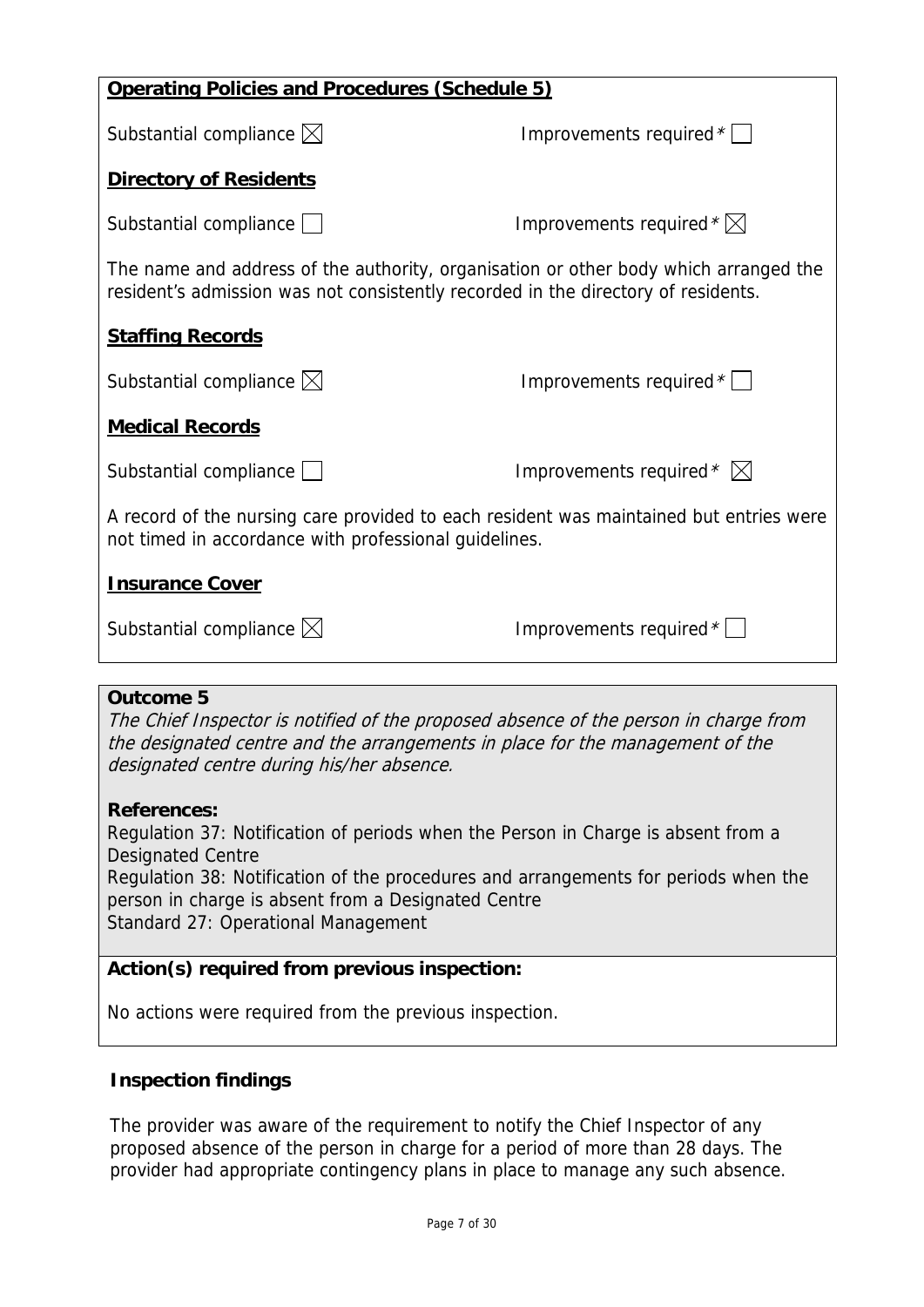#### **Theme: Safe care and support**

Safe care and support recognises that the safety of service users is paramount. A service focused on safe care and support is continually looking for ways to be more reliable and to improve the quality and safety of the service it delivers.

In a safe service, a focus on quality and safety improvement becomes part of a service-wide culture and is embedded in the service's daily practices and processes rather than being viewed or undertaken as a separate activity.

To achieve a culture of quality and safety everyone in the service has a responsibility to identify and manage risk and use evidence-based decision-making to maximise the safety outcomes for service users.

#### **Outcome 6**

Measures to protect residents being harmed or suffering abuse are in place and appropriate action is taken in response to allegations, disclosures or suspected abuse.

#### **References:**

Regulation 6: General Welfare and Protection Standard 8: Protection Standard 9: The Resident's Finances

### **Action(s) required from previous inspection:**

The action(s) required from the previous inspection were satisfactorily implemented.

#### **Inspection findings**

Inspectors found that measures were in place to protect residents from being harmed or suffering any form of abuse.

A policy relating to elder abuse and whistle-blowing was in place. The policy was comprehensive and provided sufficient detail in order to guide staff on the steps to follow in the event of an allegation of abuse. The person in charge and the provider demonstrated knowledge and understanding of this policy and outlined the appropriate steps to take in the event that any allegation of abuse was made.

All residents spoken to said that they felt safe and secure in the centre. Residents stated that they attributed this to the staff who they stated were caring and trustworthy. Records were in place to show that regular training in the area of recognising and responding to elder abuse took place. Inspectors found that staff on duty on the day of inspection, were knowledgeable with regard to their responsibilities in this area. The person in charge stated that staff were required to attend this training annually and there was a training matrix and records in place which showed that this was taking place.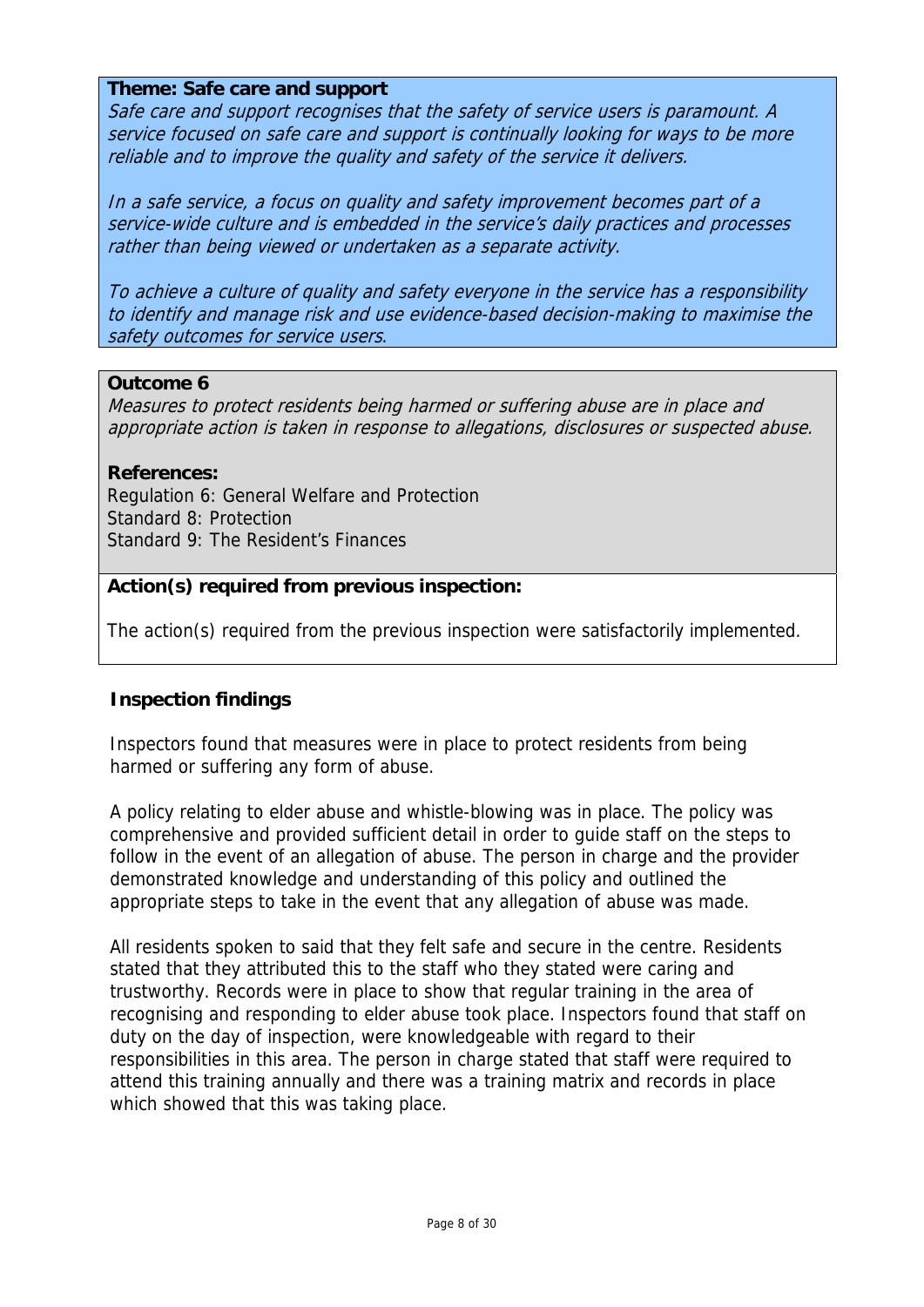Inspectors reviewed the systems in place for safeguarding residents' money. The centre was responsible for safekeeping a small amount of money for some residents. The previous inspection found that improvements were required in the documentation held for monitoring transactions. Inspectors found that this matter had been attended to. A locked, safe was provided for this purpose and it was accessible to the person in charge and the CNM only. Documentation was in place to monitor and record all transactions which were accompanied by at least two signatures.

## **Outcome 7**

The health and safety of residents, visitors and staff is promoted and protected.

#### **References:**

Regulation 30: Health and Safety Regulation 31: Risk Management Procedures Regulation 32: Fire Precautions and Records Standard 26: Health and Safety Standard 29: Management Systems

# **Action(s) required from previous inspection:**

Ensure that the risk management policy covers the precautions in place to control the following specified risks: the unexplained absence of a resident; assault; accidental injury to residents or staff; aggression and violence; and self-harm.

# **Inspection findings**

Inspectors found that while procedures were in place to promote the health and safety of residents the risk management policy did not address all the risks specified in the Regulations.

There was a centre-specific risk management policy which identified the procedures in place for the identification and management of risk. The provider had amended the policy since the previous inspection. However, all the risks specified in the Regulations, such as self harm and assault were not addressed although some of these risks such as unplanned absence of a resident were addressed in other separate policies.

There were procedures in place to ensure the environment was safe for residents, staff and visitors. These procedures included documented monthly health and safety checks on the environment, which included issues such as hot water checks. However, inspectors found that radiator surface temperatures were not routinely checked and on the day of inspection some of these radiators were very hot to touch. The provider along with the fulltime maintenance person took immediate steps on the day of inspection to address this matter and ensure the safety of residents.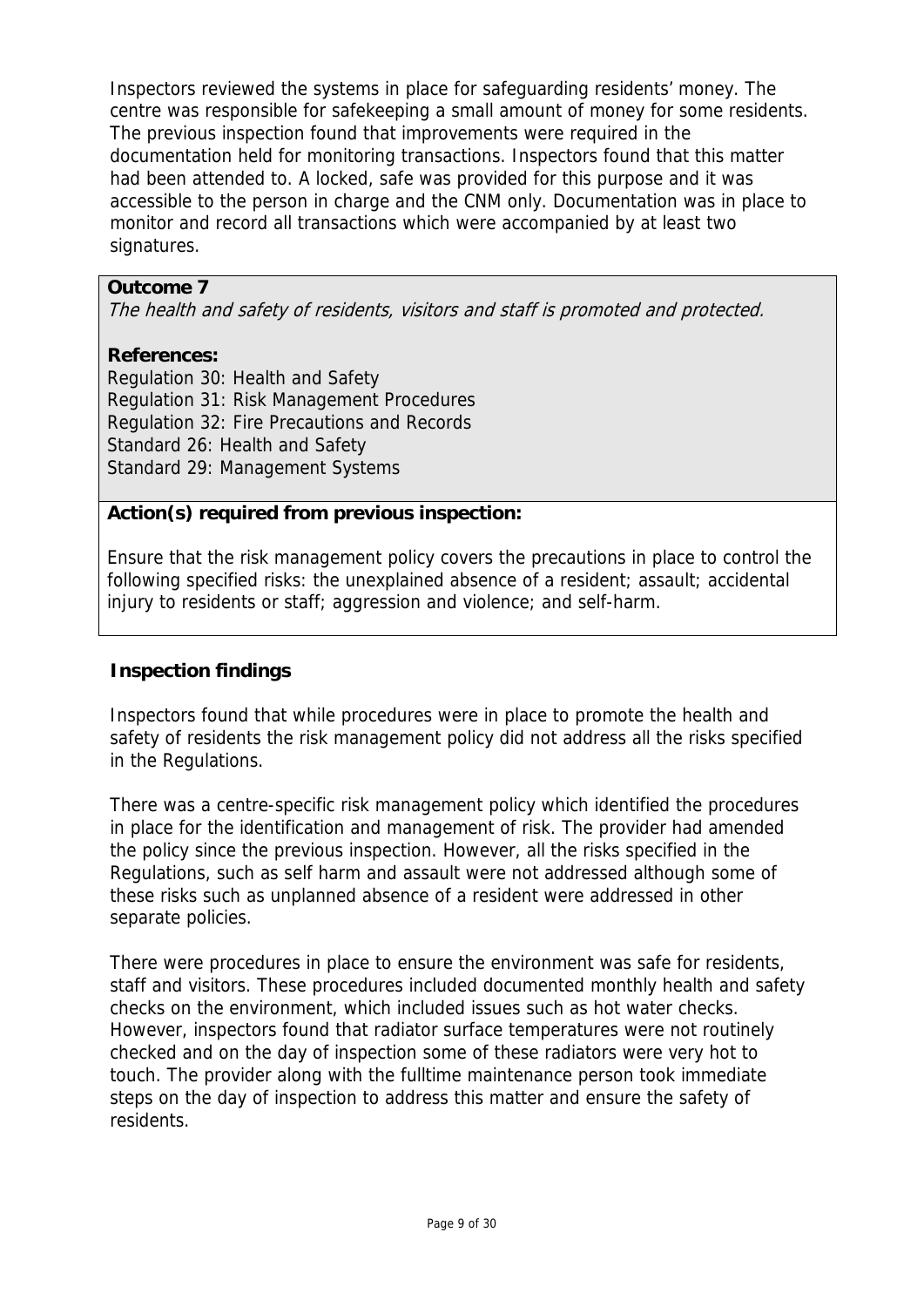When any member of staff noted any issue that could pose a risk such as faulty equipment, they were required to complete a written record informing management. The issue was then addressed and the corrective action noted the form. Inspectors reviewed these records which showed that issues identified were promptly addressed by the maintenance person. There was a safety statement in place which had been developed with the aid of a health and safety consultant. There was also a centre specific risk register in place which recorded the identified risks for the centre and the associated control measures. The risk register addressed all internal and external areas.

There was an infection control procedure in place. Nursing staff and care assistants were observed following correct hand hygiene and all staff had access to gloves, hand gels and aprons. Staff had received training in infection control and were knowledgeable about the procedures to follow to prevent the spread of infection. A recent hand hygiene audit had been carried out and staff stated that this had helped to increase their awareness and improve their practice in this area.

A small number of residents were smokers. There was an internal smoking area which was adjacent to the dining area. Inspectors saw that the smoking room had been risk assessed and the associated control measures entered in the risk register. Individual risk assessments were also carried out for the residents who smoked in order to determine their ability to smoke independently or with assistance.

The centre had an emergency plan in place which provided information to guide staff on the procedures to follow in the event of an emergency such as loss of heat, water supply or power. The plan also provided guidance with regard to the evacuation of the centre, alternative accommodation and transport.

Systems were in place for the recording and learning from accidents, incidents and near misses. The records detailed the action taken and the treatment given where this was required. Neurological observations were carried out in the event of any unwitnessed fall or possible injury to the head. All accidents and incidents were discussed at the weekly management meetings in order to identify interventions to prevent reoccurrence. Inspectors saw that there was a good falls management system in place. Each resident's falls risk was routinely assessed and risk reduction measures such as low beds and hip protectors were provided as appropriate. Inspectors reviewed the records of a resident who had repeated falls. Inspectors saw that the resident had an appropriate care plan in place and further to a number of targeted interventions such as medication review and improved continence management the number of falls had decreased for this resident.

Inspectors reviewed the fire safety procedures and found that there were good systems in place. The records showed that the fire equipment including fire detection and alarm system, fire fighting equipment and the emergency lighting system were regularly serviced by an external consultant. A weekly in-house check on fire exits, fire fighting equipment and the fire alarm system was also carried out. The training records and training matrix showed that all staff had attended annual fire safety training and biannual fire evacuation drills were carried out. All staff members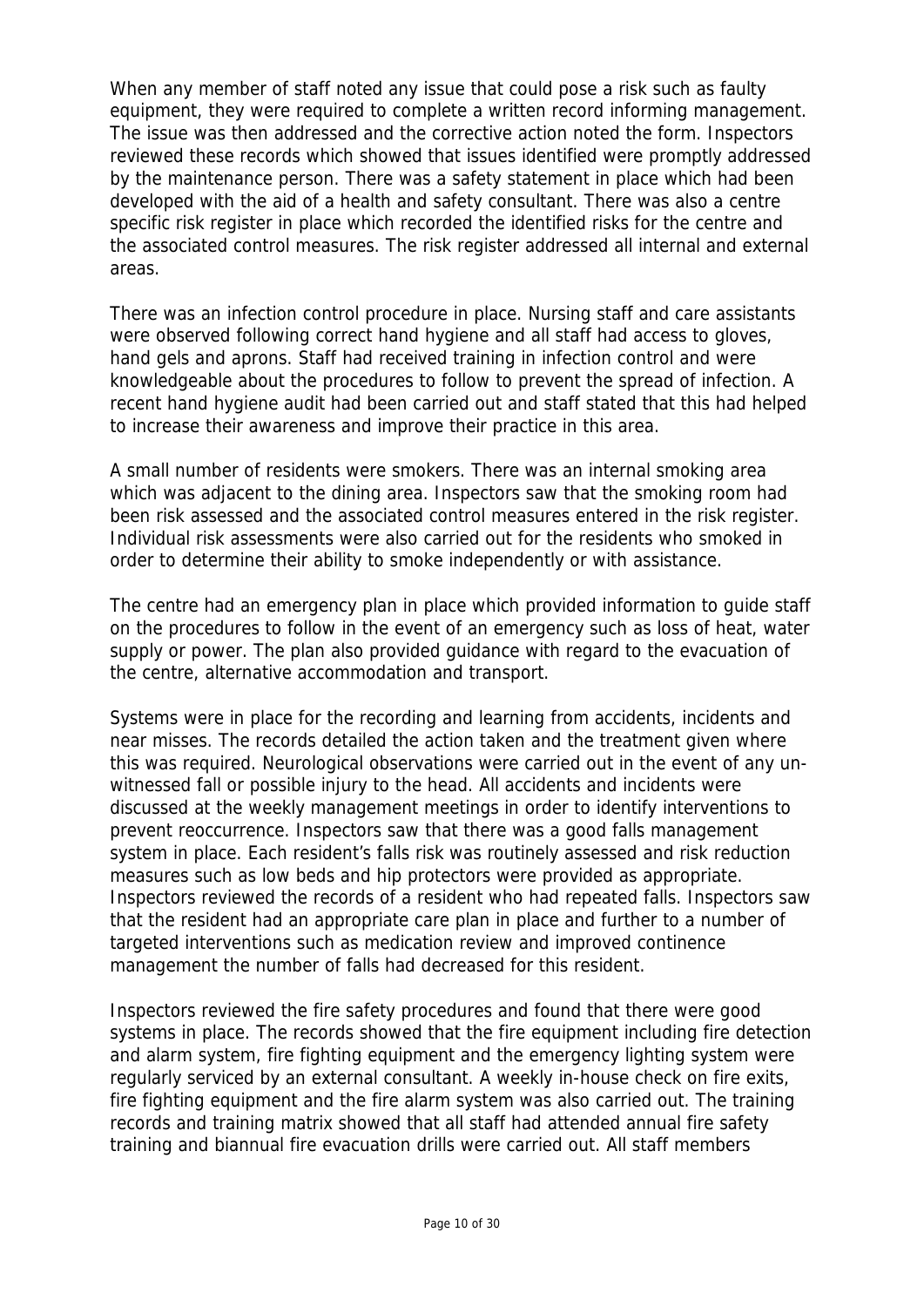spoken to by inspectors were able to describe the correct procedure to follow in the event of a fire.

The training matrix showed that staff had up-to-date training in moving and handling. Residents' moving and handling assessments were routinely assessed and instructions for assisting residents to mobilise were available in a daily care plan which was readily accessible to all nursing and care staff.

#### **Outcome 8**

Each resident is protected by the designated centres' policies and procedures for medication management.

## **References:**

Regulation 33: Ordering, Prescribing, Storing and Administration of Medicines Standard 14: Medication Management

# **Action(s) required from previous inspection:**

No actions were required from the previous inspection.

## **Inspection findings**

Inspectors found that policies and processes were in place for the safe management of medication.

Inspectors reviewed the prescription sheets for a number of residents and found each medication was accompanied by a signature from the prescribing GP. There was an emphasis on avoiding crushed medications and sourcing alternative preparations. Medications were being crushed for only one resident at the time of inspection and this was appropriately prescribed. "As required" (PRN) medications were administered in line with the centre's policy and the maximum 24 hour dose was prescribed for these medications. There was a system in place to ensure resident's medications were reviewed on a three monthly basis by the GP in consultation with the pharmacist and nursing staff.

A recent medication management audit had been carried out by the pharmacy. This audit found a high level of compliance and inspectors saw that recommendations in relation to the date labelling of bulk products had been carried out by the staff. Medication management practices were not the subject of regular in-house auditing, however, the CNM described her plans to introduce medication practice audits in June 2013.

Inspectors observed and discussed medication management practices with the nurse on duty. Each medication administered was recorded and signed and the nurse was knowledgeable with regard to the procedure to follow if a resident refused prescribed medications. Records showed all nursing staff had received training in medication management in 2013. A comprehensive policy was in place which guided staff on all aspects of medication management including the administration of PRN medication.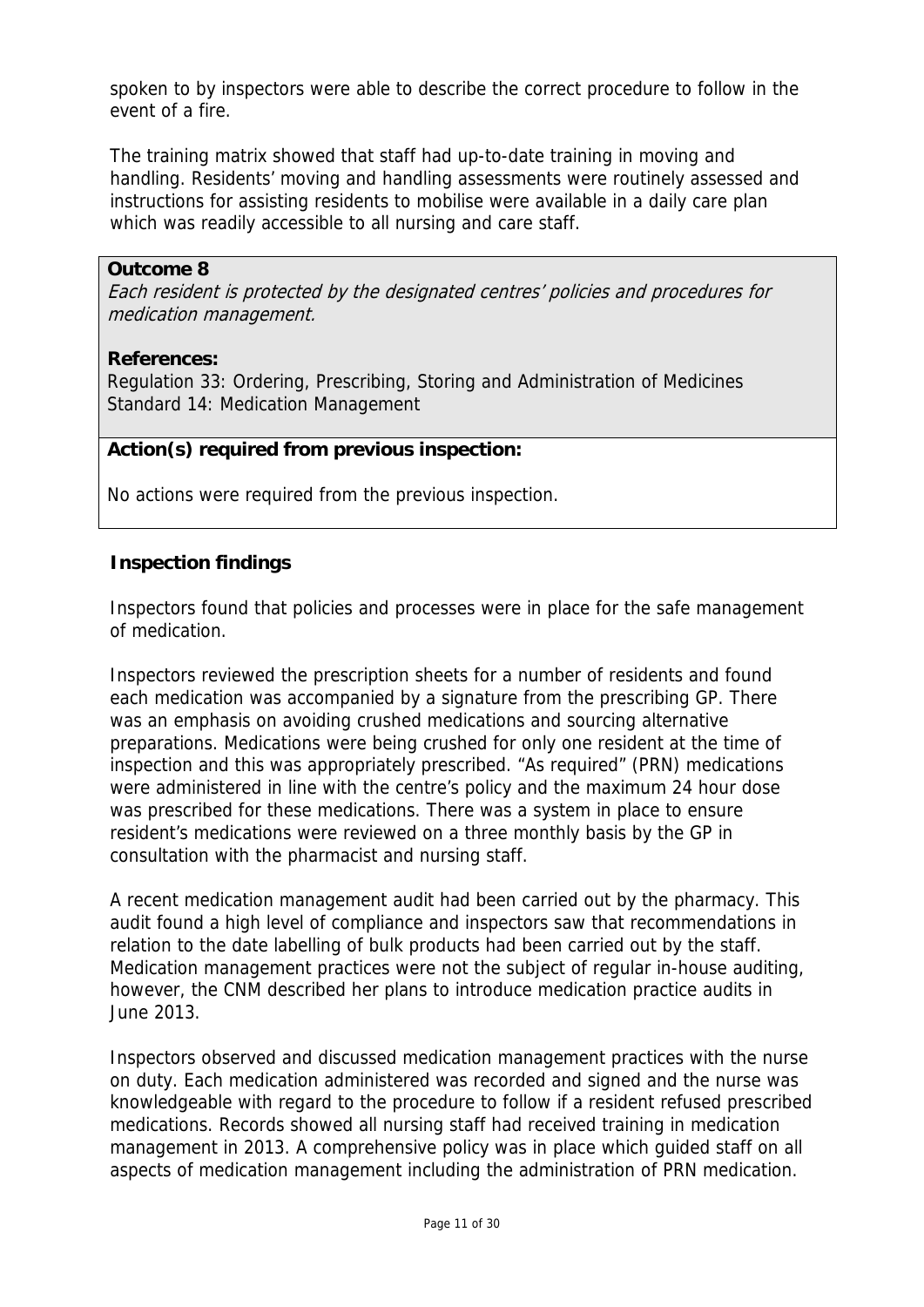A locked medication fridge was provided and the temperature was monitored and recorded daily. There were appropriate procedures for the handling and disposal of unused and out of date medicines.

Inspectors noted that a small number of medication errors were recorded. These incidents were recorded in detail and the GP was informed where appropriate. Follow-up action was taken and there was documented evidence of prompt learning and review for all nursing staff following these incidents with the aim of preventing any further recurrence. Nursing staff stated that they were encouraged to report all errors in order to promote learning and improve practice.

The medication policy provided guidance to staff on the management of residents who wished to self-medicate. There were no residents availing of this at the time of inspection.

Medications that required strict control measures (MDAs) were carefully managed and kept in a secure cabinet in keeping with professional guidelines and the centre's policy. Nurses kept a register of MDAs. The stock balance was checked and signed by two nurses at the time of administration and change of each shift. Inspectors checked the balances and found them to be correct.

## **Outcome 9**

A record of all incidents occurring in the designated centre is maintained and, where required, notified to the Chief Inspector.

## **References:**

Regulation 36: Notification of Incidents Standard 29: Management Systems Standard 30: Quality Assurance and Continuous Improvement Standard 32: Register and Residents' Records

# **Action(s) required from previous inspection:**

No actions were required from the previous inspection.

# **Inspection findings**

Practice in relation to notifications of incidents was satisfactory. The person in charge was aware of the legal requirement to notify the Chief Inspector regarding incidents and accidents. To date all relevant incidents had been notified to the Chief Inspector by the person in charge.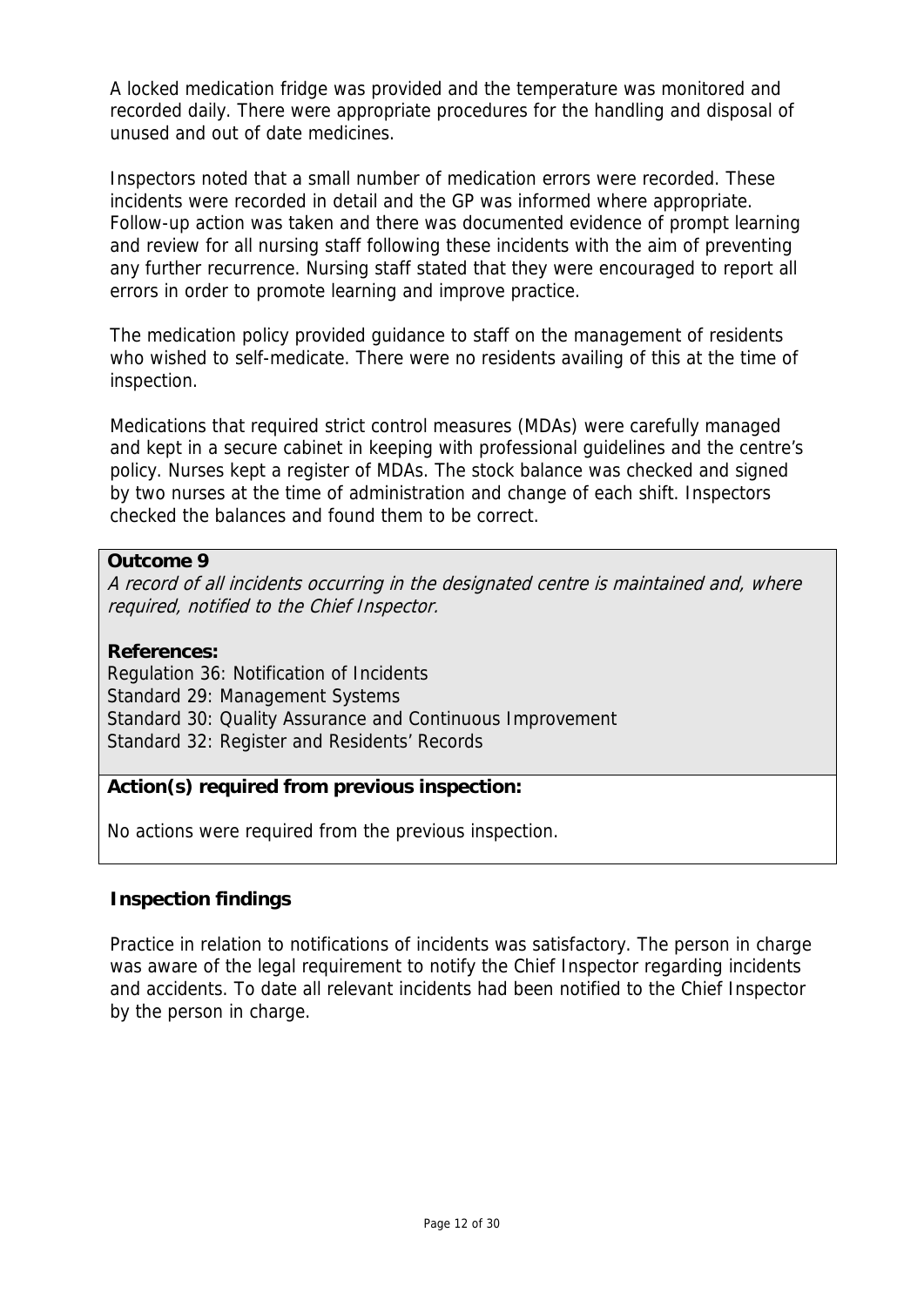### **Theme: Effective care and support**

The fundamental principle of effective care and support is that it consistently delivers the best achievable outcomes for people using a service within the context of that service and resources available to it. This is achieved by using best available national and international evidence and ongoing evaluation of service-user outcomes to determine the effectiveness of the design and delivery of care and support. How this care and support is designed and delivered should meet service users' assessed needs in a timely manner, while balancing the needs of other service users.

#### **Outcome 10**

The quality of care and experience of the residents are monitored and developed on an ongoing basis.

#### **References:**

Regulation 35: Review of Quality and Safety of Care and Quality of Life Standard 30: Quality Assurance and Continuous Improvement

## **Action(s) required from previous inspection:**

No actions were required from the previous inspection.

## **Inspection findings**

The person in charge had systems in place to monitor and review the quality and safety of care on an ongoing basis.

The person in charge had put a robust system in place to gather and review information on a monthly basis relating to areas of risk such as nutritional status, falls, incidence of pressure ulcers and the use of restraint. This clinical data was used to identify possible trends and alert the person in charge to residents who were at an increased risk, for example, residents who had repeated falls or residents who had significant weight loss. Learning outcomes and targeted interventions for residents were reviewed and discussed at weekly staff meetings.

The person in charge conducted a review of each resident's care plan and associated documentation plan every three months. Inspectors saw that where issues were identified they were promptly communicated to the nursing staff and rectified. Inspectors found that as a result there was a good standard of care planning and documentation was maintained up to date.

There was a schedule of audits in place for 2013. To date a number of audits had been carried out in areas such as nutrition, environmental hygiene, complaints and hand hygiene. Inspectors saw that in general high levels of compliance were recorded, however, where issues were identified they were promptly remedied. For example, inspectors observed that additional hours for cleaning staff had been provided in response to the findings of a recent environmental audit.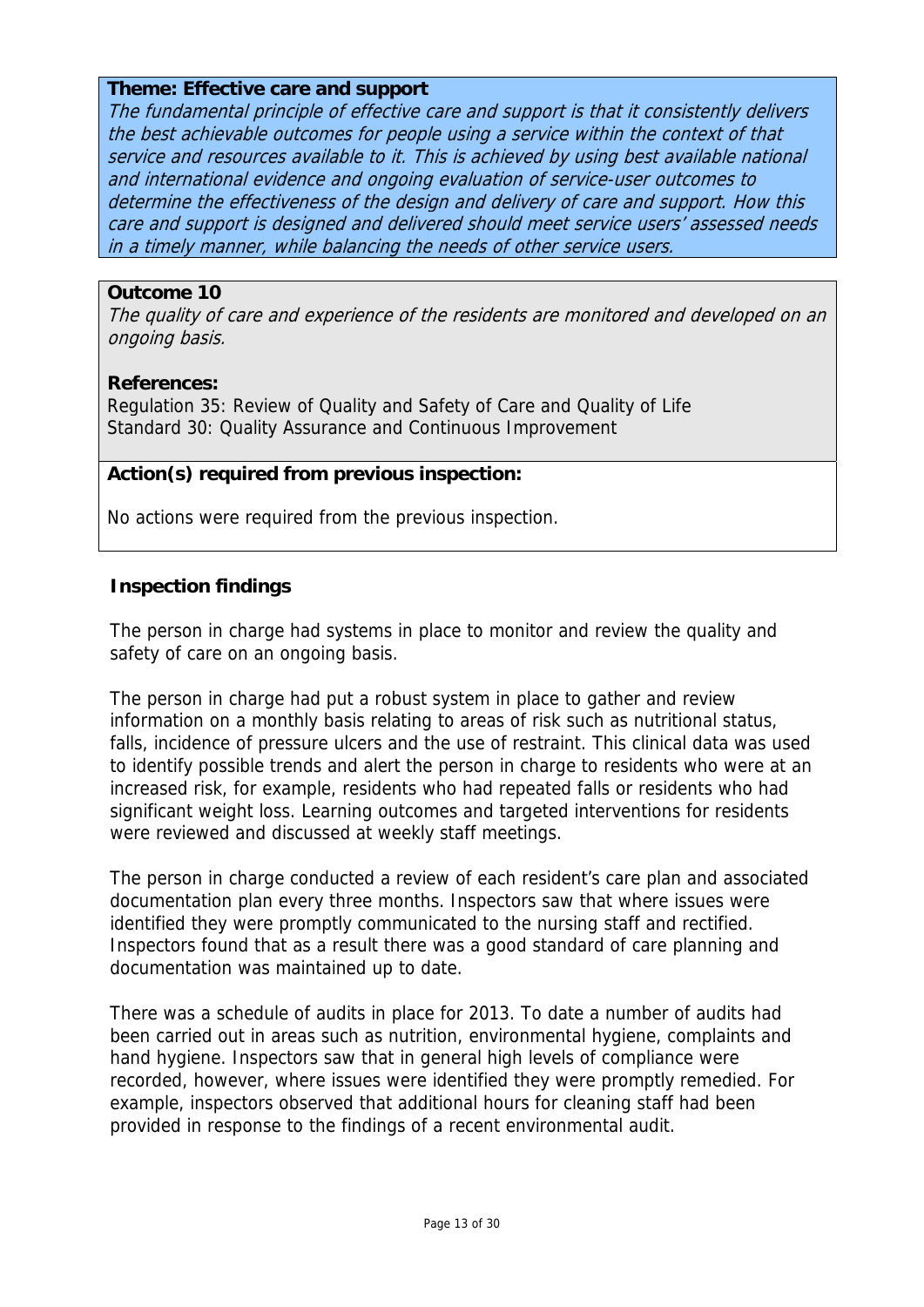## **Outcome 11**

Each resident's wellbeing and welfare is maintained by a high standard of evidencebased nursing care and appropriate medical and allied health care. Each resident has opportunities to participate in meaningful activities, appropriate to his or her interests and preferences. The arrangements to meet each resident's assessed needs are set out in an individual care plan, that reflect his/her needs, interests and capacities, are drawn up with the involvement of the resident and reflect his/her changing needs and circumstances.

# **References:**

Regulation 6: General Welfare and Protection Regulation 8: Assessment and Care Plan Regulation 9: Health Care Regulation 29: Temporary Absence and Discharge of Residents Standard 3: Consent Standard 10: Assessment Standard 11: The Resident's Care Plan Standard 12: Health Promotion Standard 13: Healthcare Standard 15: Medication Monitoring and Review Standard 17: Autonomy and Independence Standard 21: Responding to Behaviour that is Challenging

# **Action(s) required from previous inspection:**

Provide a high standard of evidence-based nursing practice.

# **Inspection findings**

Inspectors found that residents' healthcare needs appeared to be met to a high standard and that each resident had opportunities to participate in meaningful activities, appropriate to his or her interests and preferences. However, some ongoing improvements were required in the areas of restraint and nutrition.

Residents had good access to general practitioner (GP) services and out-of-hours medical cover was provided. GPs visited the centre on a daily basis. Residents had access to a number of other allied health services including physiotherapy, speech and language therapy (SALT), dietetic services and psychiatry of old age. Chiropody, optical and dental services were also available to residents. Inspectors reviewed residents' records and found that results of appointments were written up in the residents' notes.

There was evidence of some good practice in relation to care planning. Inspectors reviewed a sample of residents' files and found that on admission, a comprehensive nursing assessment and additional risk assessments were carried out for residents. Nursing assessments were updated at routine intervals and care plans were developed based on residents' assessed needs. There was evidence of resident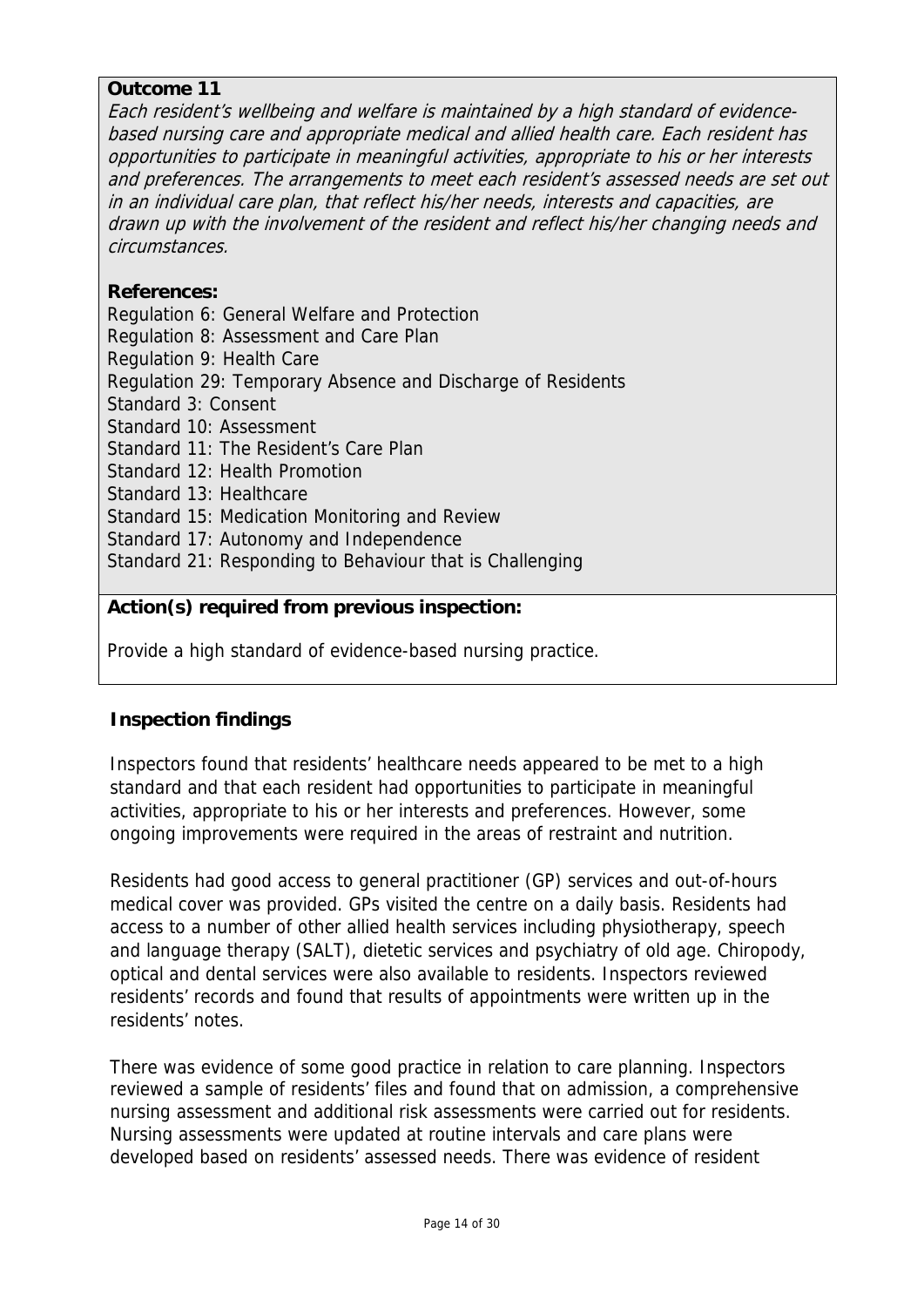and/or next of kin involvement in the development of care plans. There was a record of residents' health condition and treatment given completed on a daily basis.

The previous inspection found that improvements were required in the management of restraint. Inspectors found that this matter had not been fully addressed. The person in charge was aware of the need to minimise the use of restraint in accordance with national guidelines and she had completed a "train the trainer" course in this area. She maintained a restraint register to monitor its use. The restraint register showed that there had been a small reduction in the use of bed rails since the previous inspection. Other forms of restraint such as lap belts were not in use at the time of inspection. There was a policy in place to guide practice in this area and risk assessments for the use of restraint were carried out. However, there was inconsistent evidence of resident, nursing and GP consultation in the decision to use bedrails in accordance with the policy. There was also inconsistent recorded evidence that alternatives to restraint had been considered.

While some good practice was noted in the area of nutritional management some improvements were required. Resident's weights were monitored monthly and residents who experienced weight loss were seen by the GP and supplements were prescribed as necessary. There was a clear policy in place which indicated the steps to be taken where residents experienced ongoing weight loss. These steps included weekly weight monitoring and referral to the dietician. However, in the case of one resident who had been experiencing significant weight loss over a 12 month period, inspectors found that these steps had not been implemented in a timely way and there was a delay in referring the resident to the dietician and initiating weekly weight monitoring in accordance with the policy. While these steps had been taken prior to inspection, inspectors found that all options for addressing weight loss had not been considered at the earliest possible stage. Inspectors saw that in the case of other residents there was good access to the dietician and the policy on nutrition was appropriately adhered to.

There was evidence of good practice in the area of wound management. There was a centre specific policy in place which guided practice in this area. There was a low incidence of pressure ulcers overall and no resident had a pressure ulcer at the time of inspection. Inspectors saw that resident's skin integrity was routinely assessed and residents at high risk of skin breakdown had access to pressure relieving equipment. Turning charts were also in place for some residents who required this. Inspectors reviewed the records of a resident who had previously experienced a pressure ulcer and found that there were care plans in place and wound assessment documentation had been maintained. This documentation included clear measurements which allowed the progress of the wound to be monitored. The person in charge stated that she could access the services of a tissue viability nurse (TVN) when necessary.

Inspectors found some evidence of good practice in relation to the management of behaviours that challenged. Inspectors reviewed the records of a resident who had recently exhibited an escalation in behaviours that challenged. Behaviour monitoring records had been implemented in order to identify the triggers to this behaviour and possible interventions. Meetings had also been held with the resident's family and details of this meeting had been recorded in detail. A care plan had been developed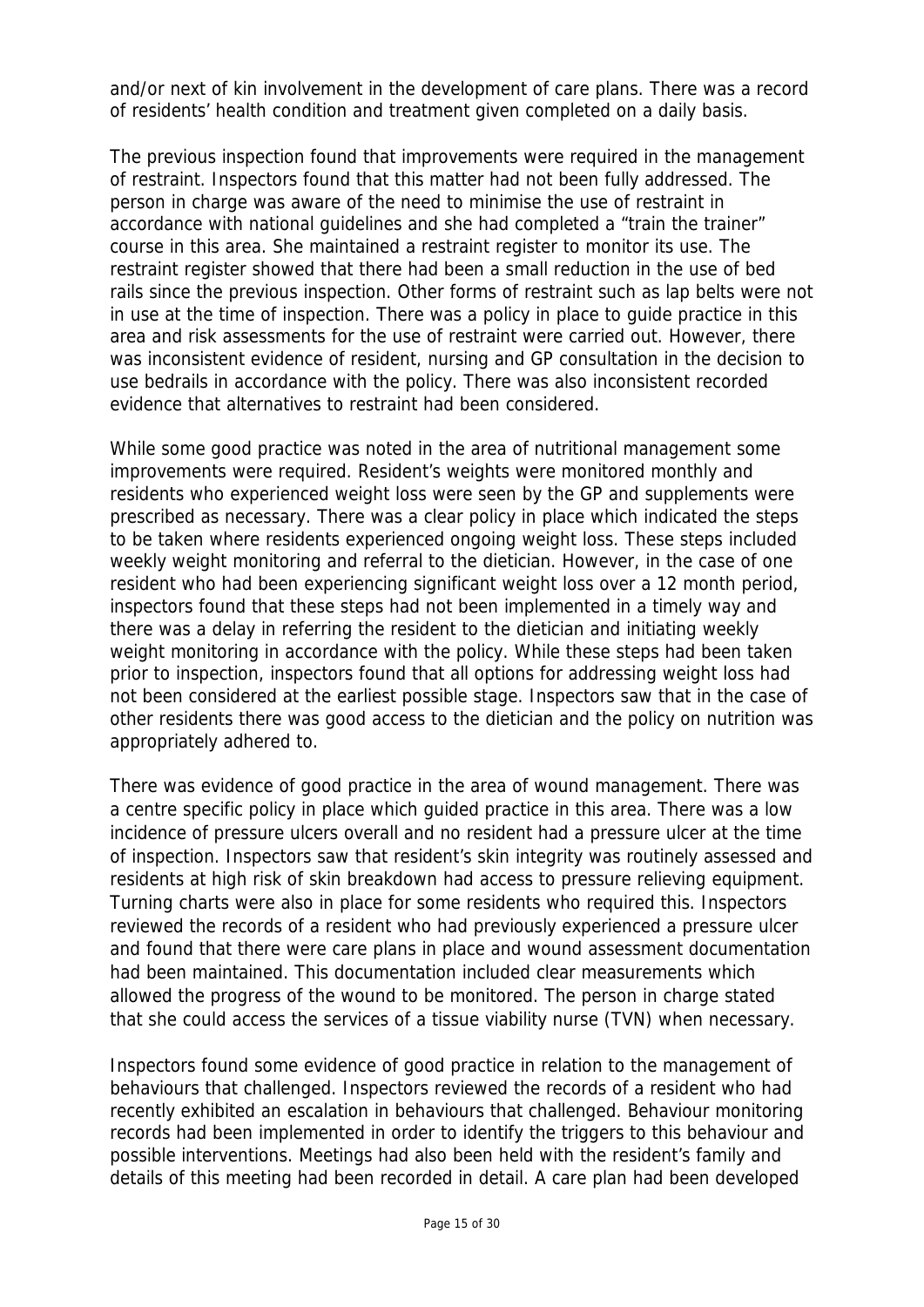based on this information. The resident had also been reviewed regularly by the psychiatry of old age team and the care plan was appropriately updated. Inspectors spoke to the staff involved in the care of this resident and found that they were knowledgeable about meeting the needs of this resident in accordance with the instructions set out in the care plan.

Inspectors found that residents had many opportunities to participate in activities and pursuits appropriate to their interests. Two activities coordinators were organising activities for residents on the day of inspection. There was a comprehensive schedule of activities which was displayed with the aid of pictures and photographs to aid communication with residents who had dementia. Residents stated that they found these activities varied and interesting. For example, on the day of inspection residents were seen enjoying singing, piano playing and Sonas (a therapeutic technique based on communication). Residents also spoke enthusiastically about a recent trip to a nearby garden attraction. Inspectors met with the lead activities coordinator who explained that she carried out an activities assessment with each resident and developed an activities plan based on this information. The activities coordinator explained that she also developed a programme of activities for residents who were unable or declined to participate in group activities. Individual activities included pet therapy, hand massage and nail care.

# **Outcome 12**

The location, design and layout of the centre is suitable for its stated purpose and meets residents' individual and collective needs in a comfortable and homely way. There is appropriate equipment for use by residents or staff which is maintained in good working order.

# **References:**

Regulation 19: Premises Standard 25: Physical Environment

# **Action(s) required from previous inspection:**

No actions were required from the previous inspection.

# **Inspection findings**

Inspectors found that while many aspects of the physical environment met the needs of residents to a high standard there were a number of bedrooms which did not comply with the Authority's Standards and there was inadequate access to toilets on one of the floors.

There were four three-bedded rooms ranging in size from 29 metres squared to 31 metres squared which will not meet the requirements of the Standards. Inspectors discussed this matter with the provider and person in charge and found that there was no plan in place detailing how these rooms would meet the Authority's Standards in advance of 2015. One of these rooms was located in the basement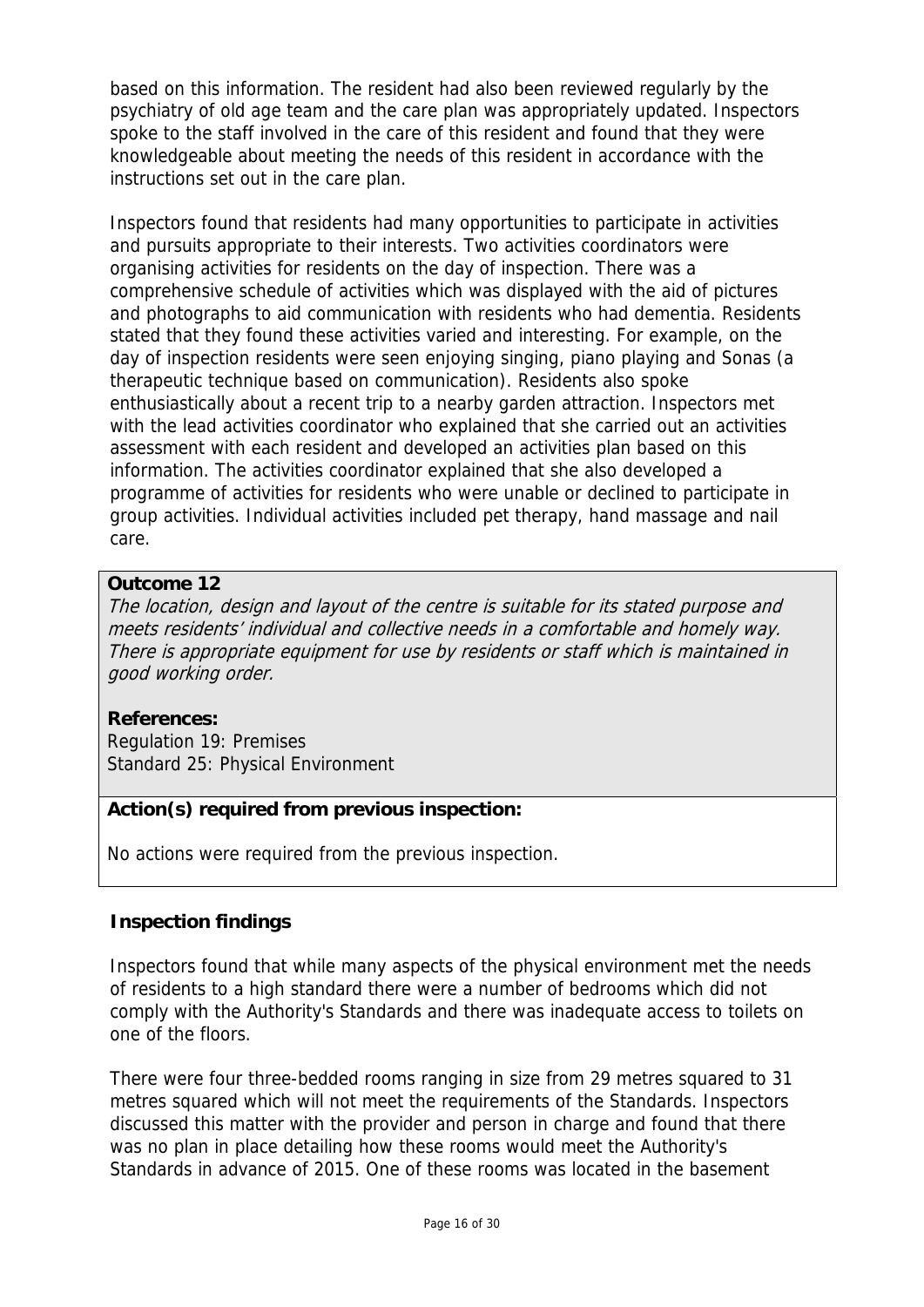floor, which was serviced by a lift, and had an en suite shower, toilet and wash-hand basin. The remaining three multi-occupancy rooms were located on the first floor and were not provided with en suite facilities. Inspectors visited each of the rooms and spoke to residents who occupied these rooms. Adequate screening was provided around the beds and there was sufficient space to manoeuvre assistive equipment. While residents did not voice any negative feedback at the time of inspection, inspectors found that there were negative outcomes for residents. For example, a number of residents used commodes at their bedside which did not afford all residents adequate privacy and dignity. Additionally inspectors found that one of the beds in one of the rooms was located directly adjacent to the door to the bedroom. As a result all visitors to the room were required to walk in very close proximity to this bed which did not afford adequate privacy.

Inspectors found that while overall in the centre there were a sufficient number of assisted toilets and bathing facilities (which included showers and access to one assisted bath) the distribution of toilets on the first floor was not satisfactory. Inspectors found that as a result there was a reliance on commodes in a number of the bed rooms which did not promote dignity, privacy and good management of continence and independence. The first floor provided accommodation for 13 residents in total including three three-bedded rooms, one double room and two single rooms none of which were en suite. There was one assisted toilet with shower and wash hand basin on this floor for all 13 residents. A further two toilets were located in relatively close proximity, however, these toilets could only be accessed by a number of steps or by using the lift.

Inspectors visited a number of other bedrooms and found that they were well decorated and had been personalised with residents' possessions such as family pictures. There were 15 single rooms and a further 10 double rooms. Thirteen of the single rooms and four of the double rooms had en-suite shower, toilet and washhand basin.

Inspectors were satisfied that there was suitable and sufficient communal space for residents. There were two large sitting rooms, a large dining room and a small private sitting room on the ground floor. There was an additional open plan sitting and dining area and a smoking room on the basement floor. The person in charge was focussed on making the environment homely and inviting for residents with dementia. There was good signage and the corridors and communal areas were decorated with art work and interesting items of various colours and textures which would appeal to residents with dementia. Football memorabilia was displayed for residents who had an interest in this area and staff stated that it stimulated conversation. Other artwork and memorabilia was placed around the centre to appeal to individual residents' interests in areas such as fashion and travel. Grab rails and hand rails were provided in all communal areas.

A safe and secure patio garden was available and was accessible directly off one of the sitting rooms. Garden furniture was provided and a number of residents stated that they enjoyed sitting in this area.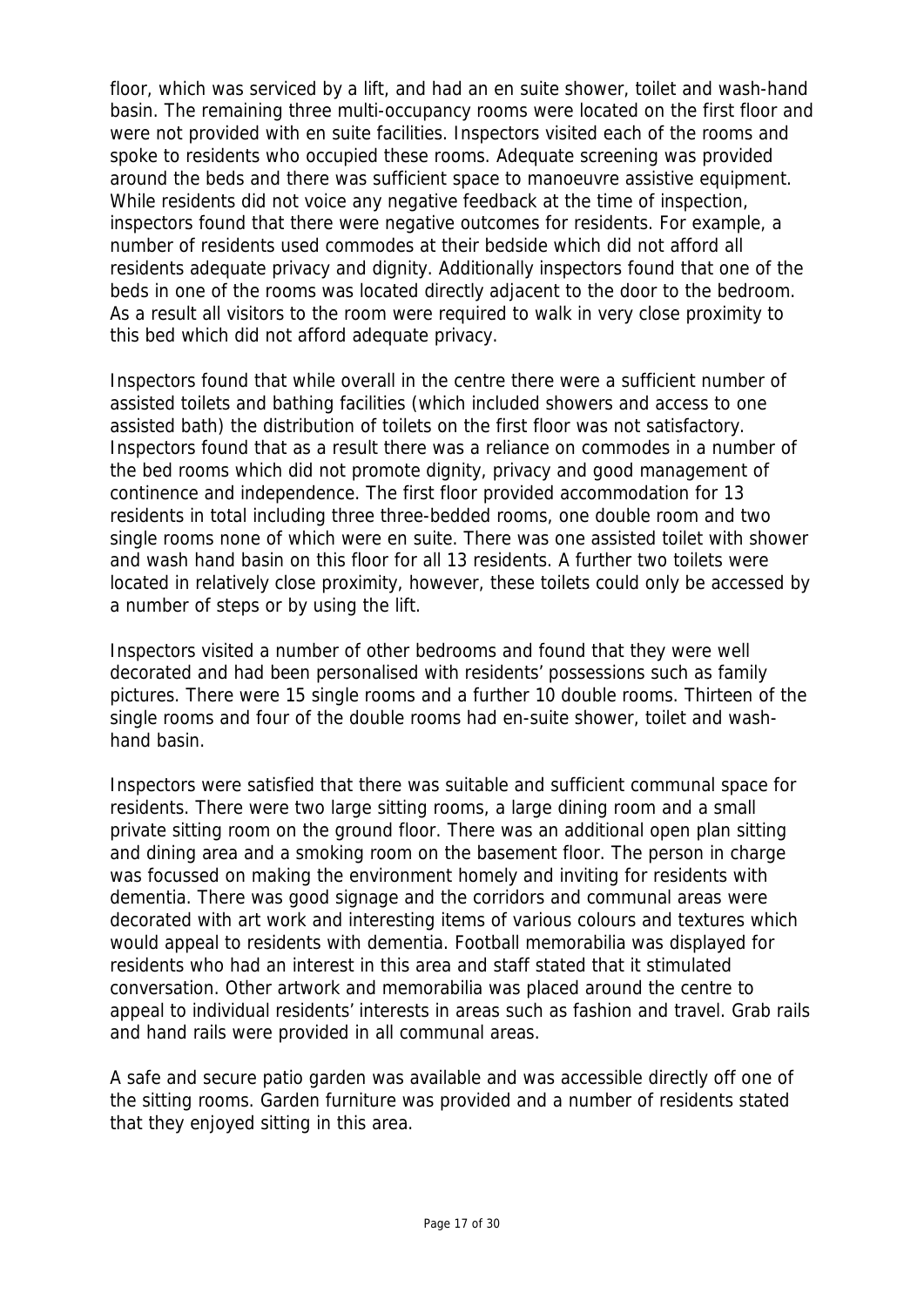Appropriate assistive equipment was provided to meets residents' needs such as hoists, seating, specialised beds and mattresses. Inspectors viewed the servicing records and maintenance records for equipment and found they were up-to-date. A passenger lift serviced all floors in the centre and records were available to show that it was regularly serviced.

Appropriate arrangements were in place for the disposal of clinical waste and a separate, locked clinical waste bin was provided. A good sized sluice room was also provided and this room contained a bed pan washer, sluice sink and wash-hand basin. This room had been provided in response to a previous inspection and inspectors found that it was finished to a high standard.

A satisfactory standard of hygiene and cleanliness was maintained in the centre. Cleaning staff were working in an unobtrusive manner which did not disturb residents. Cleaning equipment was appropriately stored. Inspectors spoke to cleaning staff and found that that they were knowledgeable in relation to infection control and they described appropriate procedures such as the colour coding of cloths and mops and the correct procedures for cleaning in the event that a resident had an infection.

Separate changing facilities were provided for all staff. Staff spoken to said they were happy with the facilities provided.

#### **Theme: Person-centred care and support**

Person-centred care and support has service users at the centre of all that the service does. It does this by advocating for the needs of service users, protecting their rights, respecting their values, preferences and diversity and actively involving them in the provision of care. Person-centred care and support promotes kindness, consideration and respect for service users' dignity, privacy and autonomy.

#### **Outcome 13**

The complaints of each resident, his/her family, advocate or representative, and visitors are listened to and acted upon and there is an effective appeals procedure.

#### **References:**

Regulation 39: Complaints Procedures Standard 6: Complaints

**Action(s) required from previous inspection:**

No actions were required from the previous inspection.

#### **Inspection findings**

There was evidence of good practice in the area of complaints management.

Inspectors noted that there was a policy in place which provided guidance to staff on the management of complaints. The complaints procedure was displayed in the entrance hall and it clearly identified the person in charge as the complaints officer.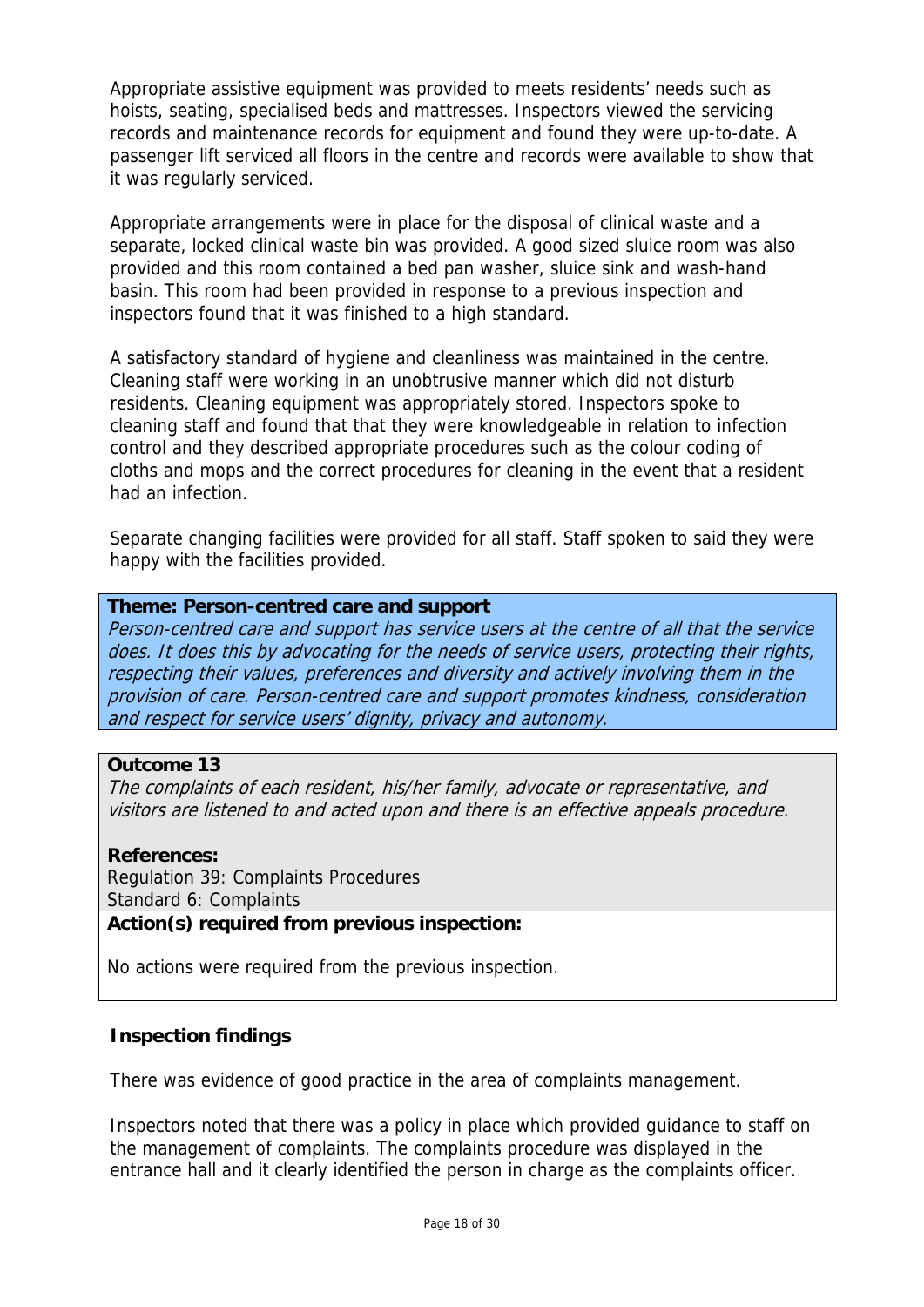Complainants who were not satisfied with the initial response to their complaint were directed to the provider who acted as the appeals officer for complaints.

The person in charge demonstrated a positive attitude towards complaints. The complaints log was read and inspectors found evidence of good complaints management, including a record of the complainant's level of satisfaction with the outcome of a complaint investigation. Residents and relatives said that they felt comfortable making a complaint and stated that all feedback was welcomed by the person in charge.

## **Outcome 14**

Each resident receives care at the end of his/her life which meets his/her physical, emotional, social and spiritual needs and respects his/her dignity and autonomy.

## **References:**

Regulation 14: End of Life Care Standard 16: End of Life Care

## **Action(s) required from previous inspection:**

No actions were required from the previous inspection.

## **Inspection findings**

Inspectors found evidence of good practice in this area. There was a comprehensive policy on end-of-life care which was centre specific. No resident was receiving endof-life care at the time of inspection. The person in charge stated that the centre maintained strong links with the local palliative care team. Residents at this stage of life were provided with a single room where possible and facilities were available for family members to stay overnight if necessary.

The records showed that a number of staff had received training in this area. The nursing staff also stated that residents at this stage of life had regular access to a priest or other religious ministers as required.

#### **Outcome 15**

Each resident is provided with food and drink at times and in quantities adequate for his/her needs. Food is properly prepared, cooked and served, and is wholesome and nutritious. Assistance is offered to residents in a discreet and sensitive manner.

#### **References:**

Regulation 20: Food and Nutrition Standard 19: Meals and Mealtimes

#### **Action(s) required from previous inspection:**

No actions were required from the previous inspection.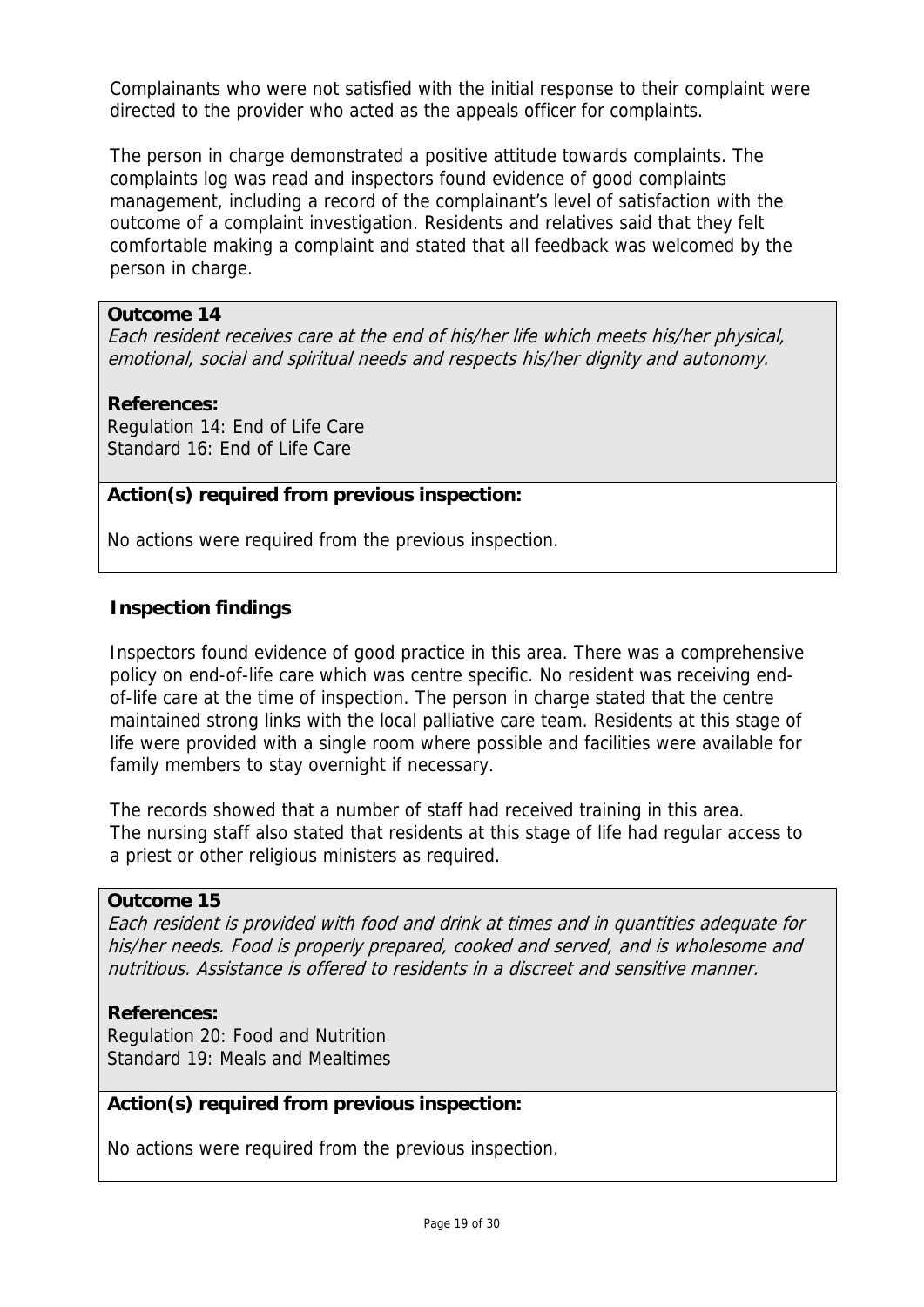# **Inspection findings**

Inspectors were satisfied that residents received a varied and nutritious diet that offered choice, however, improvements were required in the management of mealtimes for residents who required assistance.

The inspectors observed the main meal time and spoke to residents who stated they were very happy with the food on offer. The food provided was nutritious, hot and attractively presented. Inspectors found that this was a social and unhurried experience. However, the evening meal for residents with higher dependencies was not well managed and could have posed a risk to some residents. Inspectors observed that although there were sufficient staff on duty a number of residents who required assistance were not assisted by staff in a timely way even though it was clear that the residents could not reach food and pour drinks for themselves and were trying to do so independently. Due to this lack of supervision a resident was given solid food even though the care plan stated that the resident was to be given a pureed diet. Inspectors found this lack of supervision and coordination of the mealtime posed a risk to the residents. This matter was brought to the attention of the provider and person in charge who were seen to take steps before the end of the inspection to address the matter.

A detailed review of the four week menu cycle had been recently conducted by a dietician. Inspectors read this report which found that the meals offered to the residents were balanced and nutritious. Inspectors noted that some suggestions which had been made by the dietician, such as the provision of additional fish, were being acted upon by the catering staff.

Inspectors saw residents being offered a variety of drinks throughout the day. Residents stated that they could request additional snacks or drinks if they were feeling hungry and could also request this for their visitors.

Residents who needed their food served in an altered consistency such as pureed had the same menu options as others and the food was presented in appetising individual portions. Inspectors visited the kitchen and found that it was maintained in a clean and hygienic condition with ample supplies of fresh and frozen food. Catering staff were very aware of and knowledgeable about all residents' preferences, likes and dislikes as well as those requiring modified diets.

#### **Outcome 16**

Residents are consulted with and participate in the organisation of the centre. Each resident's privacy and dignity is respected, including receiving visitors in private. He/she is facilitated to communicate and enabled to exercise choice and control over his/her life and to maximise his/her independence.

#### **References:**

Regulation 10: Residents' Rights, Dignity and Consultation Regulation 11: Communication Regulation 12: Visits Standard 2: Consultation and Participation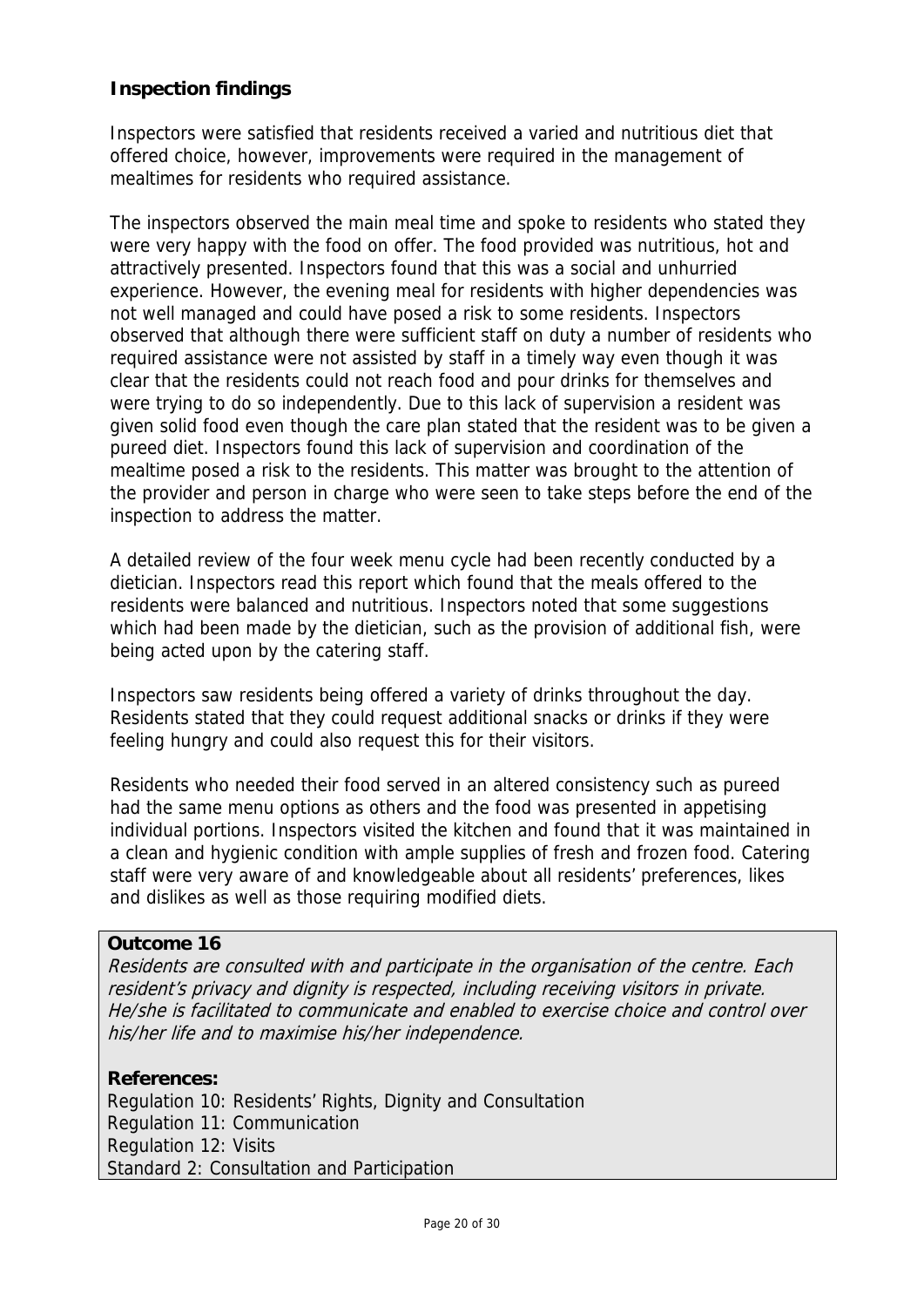Standard 4: Privacy and Dignity Standard 5: Civil, Political, Religious Rights Standard 17: Autonomy and Independence Standard 18: Routines and Expectations Standard 20: Social Contacts

# **Action(s) required from previous inspection:**

No actions were required from the previous inspection.

# **Inspection findings**

There was evidence that staff respected the resident's privacy and dignity and residents were consulted with regard to the operation of the centre.

Staff were observed knocking on bedroom, toilet and bathroom doors and waiting for permission to enter. Residents were dressed well and according to their individual choice. Inspectors observed staff interacting with residents in a courteous manner and addressing them by their preferred name.

Residents could attend mass in the centre every month and the activity coordinators also organised a weekly prayers and in response to residents' requests. Eucharistic ministers also visited each Sunday. A number of residents were also facilitated to attend mass in the nearby church each Sunday. The person in charge said that residents from all religious denominations were supported to practice their religious beliefs and ministers from other faiths also visited the centre.

Monthly residents' committee meetings were held and minutes for each of these meetings were recorded. Inspectors saw that where issues were raised action was taken to address these matters. For example, the minutes showed that residents had raised that they wished to go on a shopping trip. In response to this the person in charge had organised a trip to local shopping centre which residents said they enjoyed very much.

The person in charge had made arrangements for residents to vote in local and national elections. The person in charge ensured that residents were registered to vote, where they wished to do so and she facilitated residents to go out to vote at the most recent elections.

Residents were encouraged to maintain links with the local community. Residents stated that their visitors were made feel welcome at any time. Many residents were from the local area and staff stated that they brought them for walks whenever possible. Residents had access to computer facilities and one resident used this facility to stay in touch with family and friends via Skype. Local transition year students also regularly visited the centre.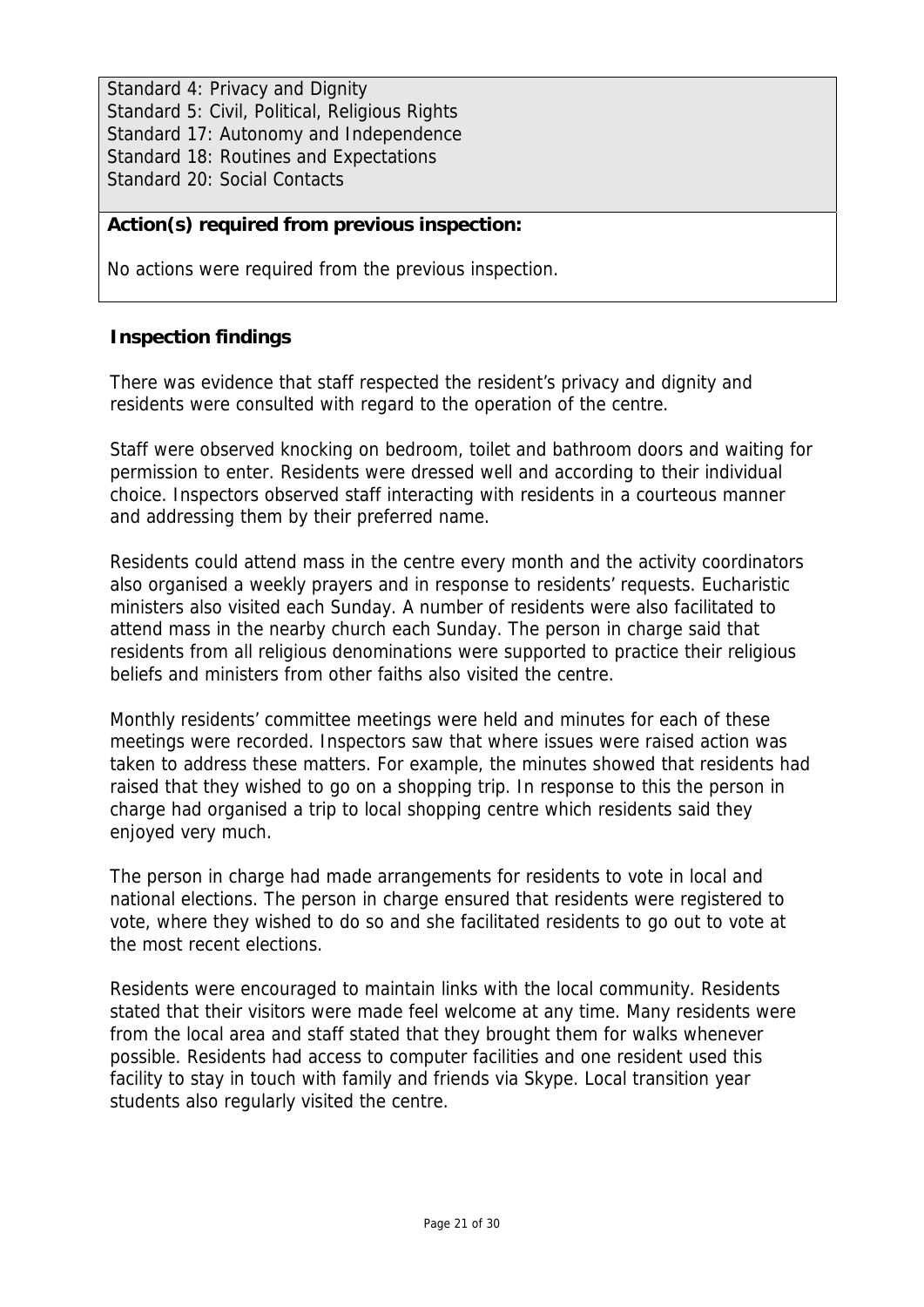### **Outcome 17**

Adequate space is provided for residents' personal possessions. Residents can appropriately use and store their own clothes. There are arrangements in place for regular laundering of linen and clothing, and the safe return of clothes to residents.

### **References:**

Regulation 7: Residents' Personal Property and Possessions Regulation 13: Clothing Standard 4: Privacy and Dignity Standard 17: Autonomy and Independence

# **Action(s) required from previous inspection:**

No actions were required from the previous inspection.

## **Inspection findings**

Inspectors found that adequate provision had been made for the management of residents' personal possessions.

There was sufficient storage space for residents in their bedrooms which comprised a double wardrobe and bedside locker as a minimum in each room. Inspectors saw that additional storage space had been provided for those residents who requested it. Lockable storage was available to each resident for the storage of valuables. Residents and relatives stated that there was adequate personal storage space.

Inspectors visited the laundry and found that it was well organised and industrial sized machines were provided. There was a clearly labelled shelf for each resident's clothing and adequate room for storage and segregation of soiled clothing. Clothing was discretely labelled in order to minimise the potential for lost clothing. Residents and relatives stated that they were satisfied with the laundry service provided.

A list of personal property and possessions was maintained for each resident. Inspectors saw that this list was regularly reviewed and signed by the resident or next of kin.

#### **Theme: Workforce**

The workforce providing a health and social care and support service consists of all the people who work in, for, or with the service provider and they are all integral to the delivery of a high quality, person-centred and safe service. Service providers must be able to assure the public, service users and their workforce that everyone working in the service is contributing to a high quality safe service.

#### **Outcome 18**

There are appropriate staff numbers and skill mix to meet the assessed needs of residents, and to the size and layout of the designated centre. Staff have up-to-date mandatory training and access to education and training to meet the needs of residents. All staff and volunteers are supervised on an appropriate basis, and recruited, selected and vetted in accordance with best recruitment practice.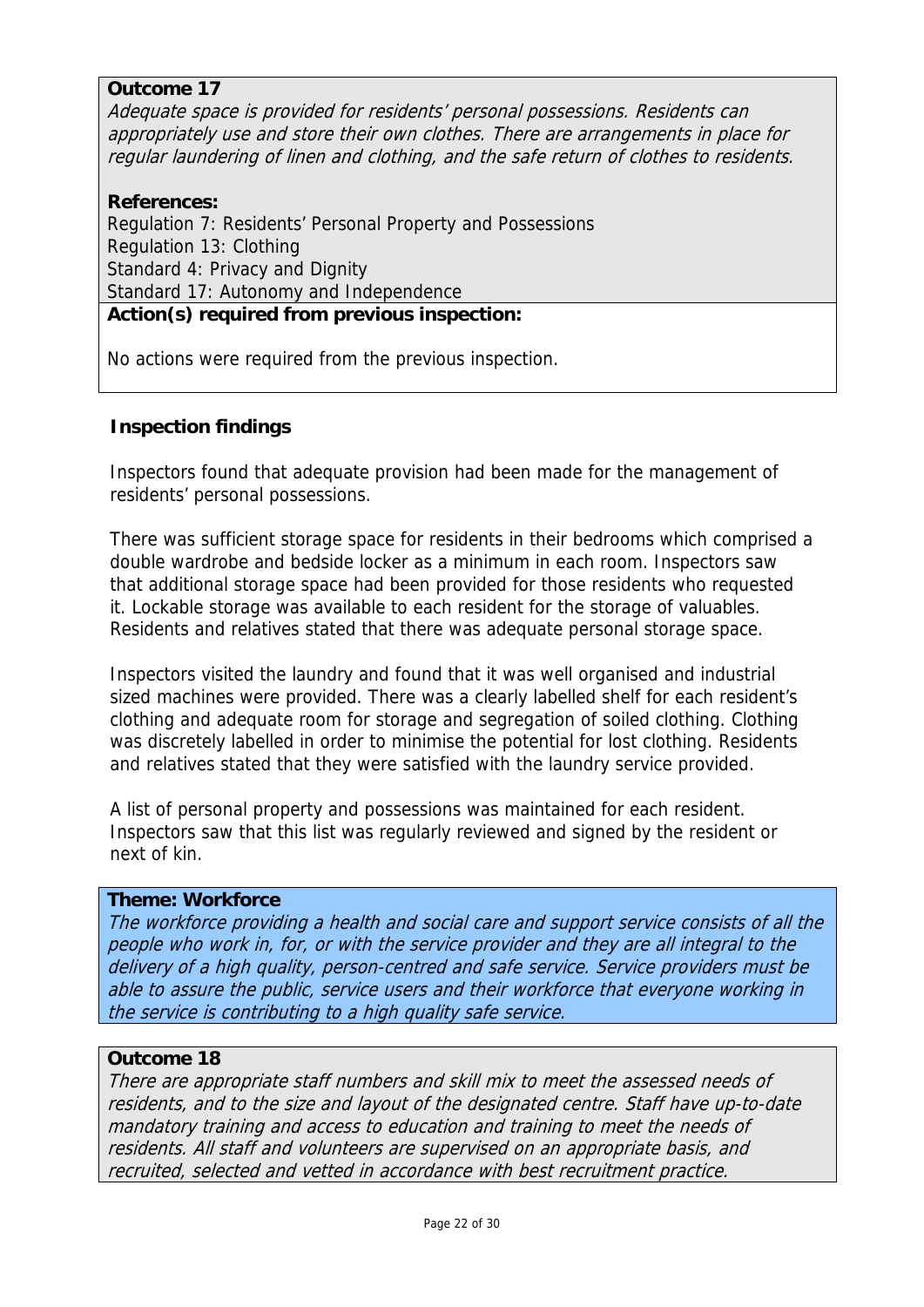**References:**  Regulation 16: Staffing Regulation 17: Training and Staff Development Regulation 18: Recruitment Regulation 34: Volunteers Standard 22: Recruitment Standard 23: Staffing Levels and Qualifications Standard 24: Training and Supervision

# **Action(s) required from previous inspection:**

The action(s) required from the previous inspection were satisfactorily implemented.

## **Inspection findings**

Inspectors found that practice in relation to the recruitment of staff and the level of staffing and skill mix was satisfactory.

Nursing cover was provided 24 hours each day and two nurses were on duty at all times. Two nurses and seven healthcare assistants were providing care to 43 residents on the morning of inspection. Two activities coordinators, the CNM and the person in charge were also on duty. Inspectors reviewed the rosters and found that this level of staffing was usually maintained. However, as highlighted under Outcome 15 the organisation of staff and the designation of duties did not provide for the adequate supervision of the evening meal.

There was a comprehensive written operational staff recruitment policy in place. A sample of staff files was reviewed and inspectors noted that the required documentation was in place in line with the requirements of Schedule 2 of the Regulations. Inspectors requested the an Bord Altranais agus Cnáimhseachais na hÉireann registration numbers for all nursing staff and found that all were in place.

Staff were encouraged to maintain their continued professional development. A training schedule was in place and staff stated they were encouraged to attend courses. The person in charge was carrying out formal staff appraisals on an annual basis and she said she found this useful for identifying training needs. The records showed that a range of training had been recently provided for staff and this included nutrition, dementia care, supra pubic catheterisation and cardio pulmonary resuscitation (CPR) training.

There were no volunteers attending the centre at the time of inspection. However the person in charge was aware of the need to maintain documentation for volunteers including evidence of Garda Síochána vetting and a written agreement of roles and responsibilities.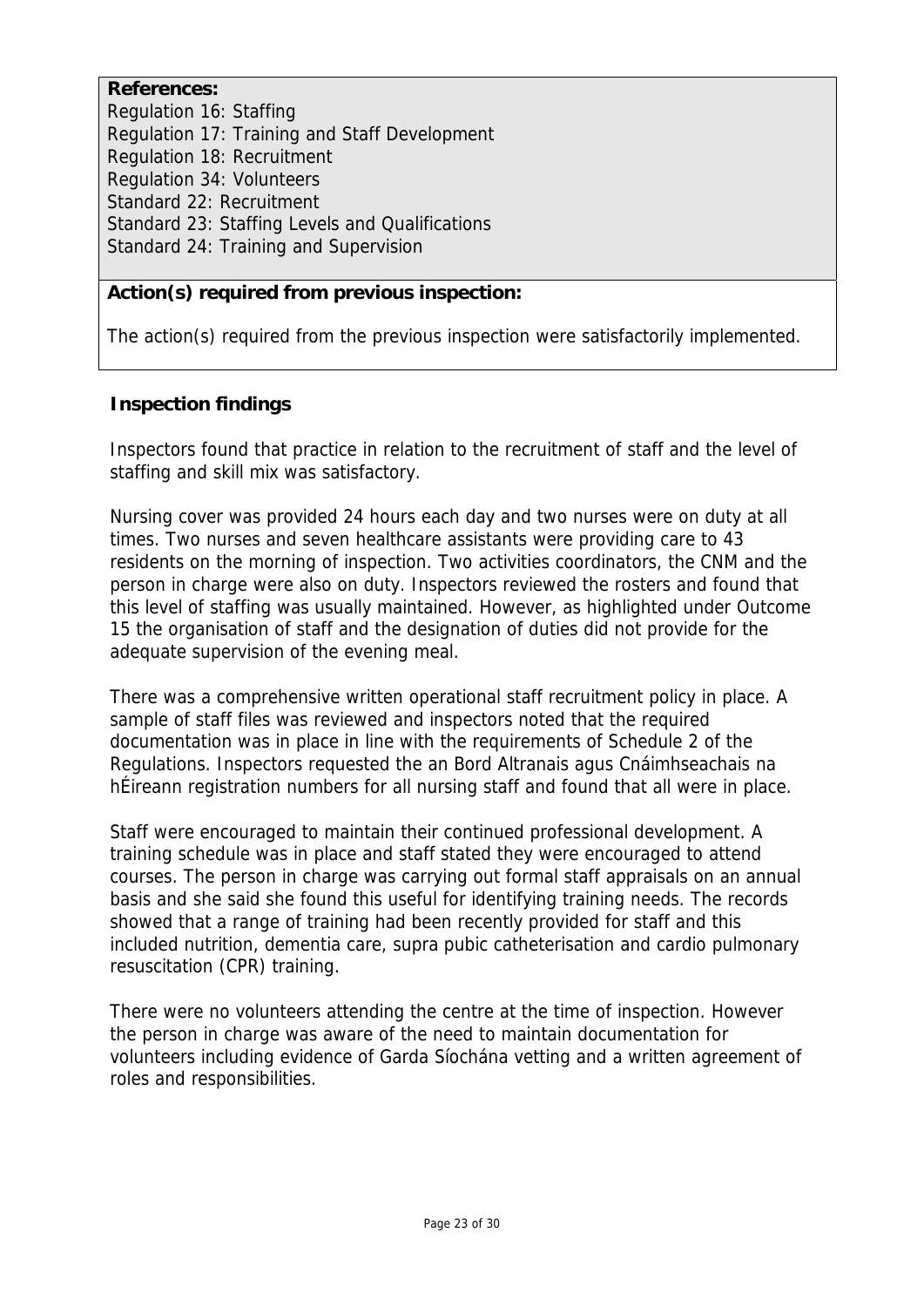#### **Closing the visit**

At the close of the inspection visit a feedback meeting was held with the provider, the person in charge, and the nurse manager to report on the inspectors' findings, which highlighted both good practice and where improvements were needed.

#### **Acknowledgements**

The inspectors wish to acknowledge the cooperation and assistance of the residents, relatives, provider and staff during the inspection.

#### **Report compiled by:**

Gary Kiernan Inspector of Social Services Regulation Directorate Health Information and Quality Authority

31 May 2013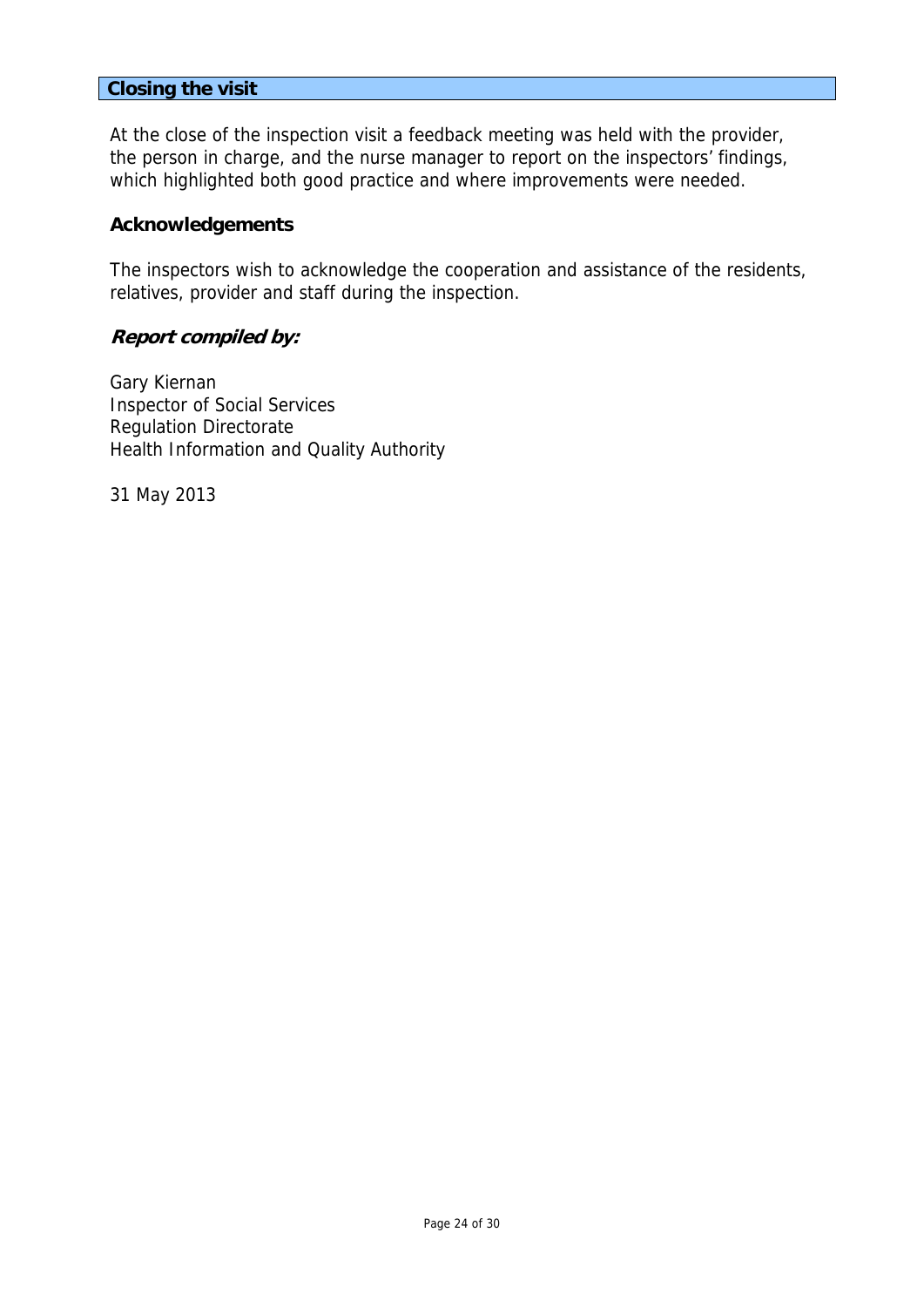# **Health Information and Quality Authority Regulation Directorate**



# **Action Plan**

An tÚdarás Um Fhaisnéis agus Cáilíocht Sláinte

# **Provider's response to inspection report** <sup>∗</sup>

| <b>Centre Name:</b> | Tara Care Centre |
|---------------------|------------------|
|                     |                  |
| <b>Centre ID:</b>   | 0107             |
|                     |                  |
| Date of inspection: | 28 May 2013      |
|                     |                  |
| Date of response:   | 17/06/13         |

#### **Requirements**

These requirements set out the actions that must be taken to meet the requirements of the Health Act 2007 as amended, the Health Act 2007 (Care and Welfare of Residents in Designated Centres for Older People) Regulations 2009 (as amended) and the National Quality Standards for Residential Care Settings for Older People in Ireland.

**Theme: Governance, Leadership and Management** 

#### **Outcome 4: Records and documentation to be kept at a designated centre The person in charge and the provider are failing to comply with a**

**regulatory requirement in the following respect:**

The directory of residents did not contain all the information specified in Schedule 3 of the Regulations.

Nursing notes were not recorded in accordance with professional guidelines.

#### **Action required:**

<u>.</u>

Ensure that the directory of residents includes the information specified in Schedule 3 of the Regulations.

<sup>∗</sup> The Authority reserves the right to edit responses received for reasons including: clarity; completeness; and, compliance with legal norms.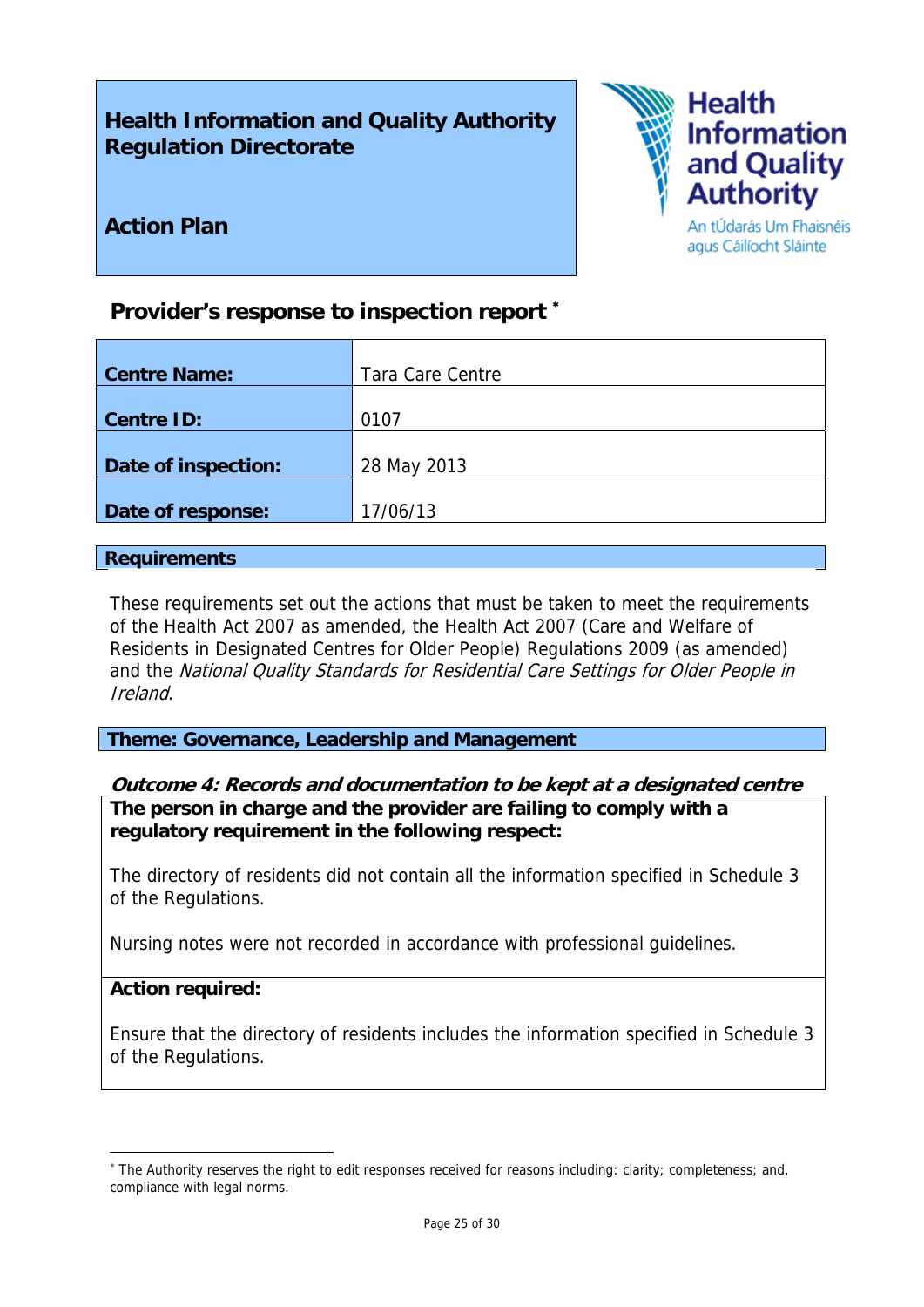## **Action required:**

Complete, and maintain in a safe and accessible place, an adequate nursing record of each resident's health and condition and treatment given, on a daily basis, signed and dated by the nurse on duty in accordance with any relevant professional guidelines.

| <b>Reference:</b>                                                 |              |  |
|-------------------------------------------------------------------|--------------|--|
| Health Act, 2007                                                  |              |  |
| Regulation 23: Directory of Residents                             |              |  |
| Standard 32: Register and Residents' Records                      |              |  |
| Regulation 25: Medical Records                                    |              |  |
| Standard 10: Assessment                                           |              |  |
| Standard 13: Healthcare                                           |              |  |
|                                                                   |              |  |
| Please state the actions you have taken or are planning           | Timescale:   |  |
| to take with timescales:                                          |              |  |
|                                                                   |              |  |
| Provider's response:                                              |              |  |
|                                                                   |              |  |
| Residents register amended to include all information required in | 18/06/13 and |  |
| schedule 3                                                        | ongoing      |  |
| Nurses date and sign all entries on the daily evaluation sheets   |              |  |
| and care plans.                                                   |              |  |
| Copy of Recording Clinical Practice guidance to nurses &          |              |  |
| Midwives 2002 (An Bord altranais) made available to each nurse.   |              |  |
| Documentation training set for June 18th                          |              |  |
|                                                                   |              |  |

#### **Theme: Safe care and support**

# **Outcome 7: Health and safety and risk management**

**The provider is failing to comply with a regulatory requirement in the following respect:**

The risk management policy did not meet the requirements of the Regulations.

A system was not in place to monitor the temperature of hot surfaces.

The lack of supervision of the evening meal posed a risk to residents.

#### **Action required:**

Ensure that the risk management policy covers the precautions in place to control the following specified risks: the unexplained absence of a resident; assault; accidental injury to residents or staff; aggression and violence; and self-harm.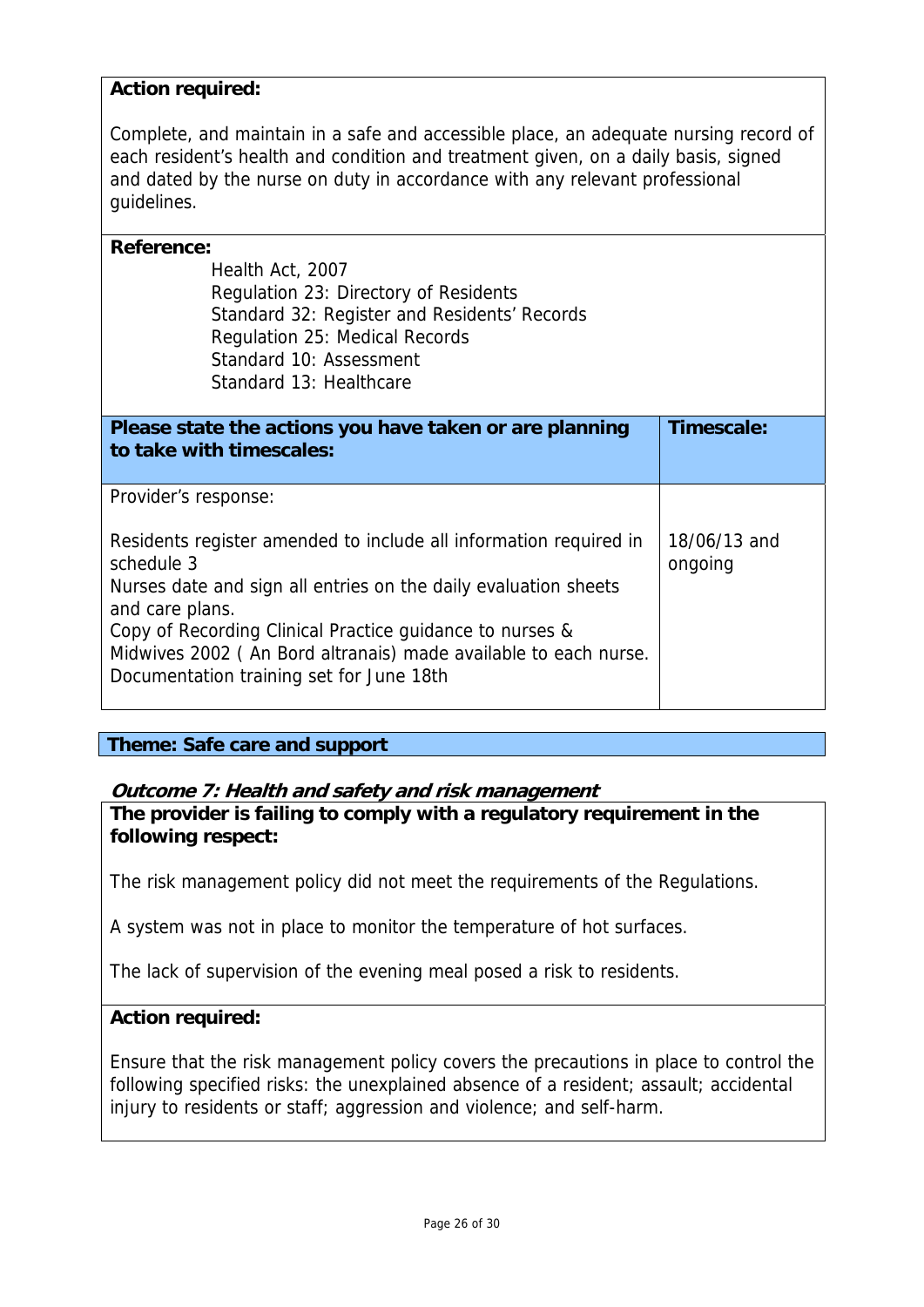## **Action required:**

Ensure that the risk management policy covers the arrangements for the identification, recording, investigation and learning from serious or untoward incidents or adverse events involving residents.

#### **Action required:**

Take all reasonable measures to prevent accidents to any person in the designated centre and in the grounds of the designated centre.

### **Reference:**

Health Act, 2007 Regulation 31: Risk Management Procedures Standard 26: Health and Safety Standard 29: Management Systems

| Please state the actions you have taken or are planning<br>to take with timescales:                                                                                                                                                                                                                                                                                                        | Timescale: |
|--------------------------------------------------------------------------------------------------------------------------------------------------------------------------------------------------------------------------------------------------------------------------------------------------------------------------------------------------------------------------------------------|------------|
| Provider's response:                                                                                                                                                                                                                                                                                                                                                                       |            |
| The risk management policy which has an attached clinical and<br>environmental risk register included, the unexplained absence of<br>a resident; assault; accidental injury to residents or staff;<br>aggression and violence; and self harm, has now been<br>incorporated into the risk management policy. Copy included.<br>The policy includes the arrangements for the identification, | Completed  |
| recording, investigation and learning outcomes from adverse<br>events.                                                                                                                                                                                                                                                                                                                     | Completed  |

The recording of temperatures of hot surfaces is now included on the maintenance weekly check list. Following inspection a team meeting was held in relation to risk identification due to inadequate supervision at meal time. Residents with diet modifications and requiring assistance are grouped together with designated staff to meet their specific nutritional requirements Completed

#### **Theme: Effective care and support**

#### **Outcome 11: Health and social care needs**

**The provider is failing to comply with a regulatory requirement in the following respect:**

Improvements were required in the management of restraint and nutrition.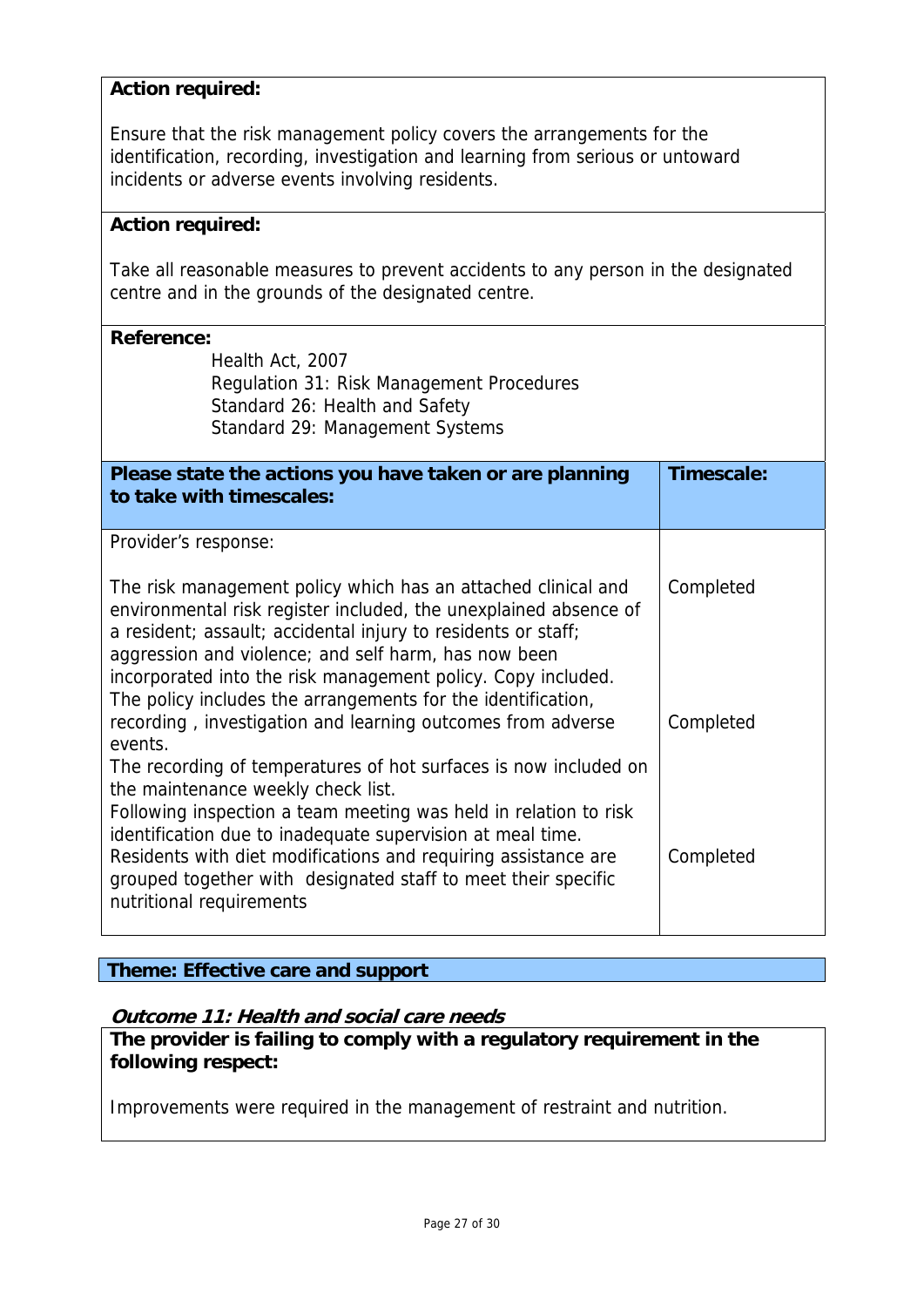| <b>Action required:</b>                                                 |              |  |
|-------------------------------------------------------------------------|--------------|--|
| Provide a high standard of evidence-based nursing practice.             |              |  |
| <b>Reference:</b>                                                       |              |  |
| Health Act, 2007                                                        |              |  |
| Regulation 6: General Welfare and Protection                            |              |  |
| Standard 13: Healthcare                                                 |              |  |
| Standard 18: Routines and Expectations                                  |              |  |
|                                                                         |              |  |
| Please state the actions you have taken or are planning                 | Timescale:   |  |
| to take with timescales:                                                |              |  |
| Provider's response:                                                    |              |  |
|                                                                         |              |  |
| Monthly weight management audits are ongoing. Nutrition Audit           | 20/07/13 &   |  |
| on our nutrition policy (Using the 'essence care audit tool'), will     | ongoing      |  |
| be completed within 1 month                                             |              |  |
| Further restraint training will be rolled out to the staff within 3     | Completion   |  |
| months                                                                  | October 2013 |  |
| Alternative interventions trialled prior to resorting to bedrails, will |              |  |
| be reflected on the Restraint risk assessment tool                      |              |  |
|                                                                         |              |  |

# **Outcome 12: Safe and suitable premises**

# **The provider is failing to comply with a regulatory requirement in the following respect:**

There were a number of multi-occupancy rooms which did not meet the requirements of the Regulations and the Authority's Standards.

Access to toilet facilities on the first floor was not adequate.

# **Action required:**

Ensure the physical design and layout of the premises meets the needs of each resident, having regard to the number and needs of the residents.

# **Action required:**

Provide adequate private accommodation for residents.

#### **Action required:**

Provide sufficient numbers of toilets, and wash-basins, baths and showers fitted with a hot and cold water supply, which incorporates thermostatic control valves or other suitable anti-scalding protection, at appropriate places in the premises.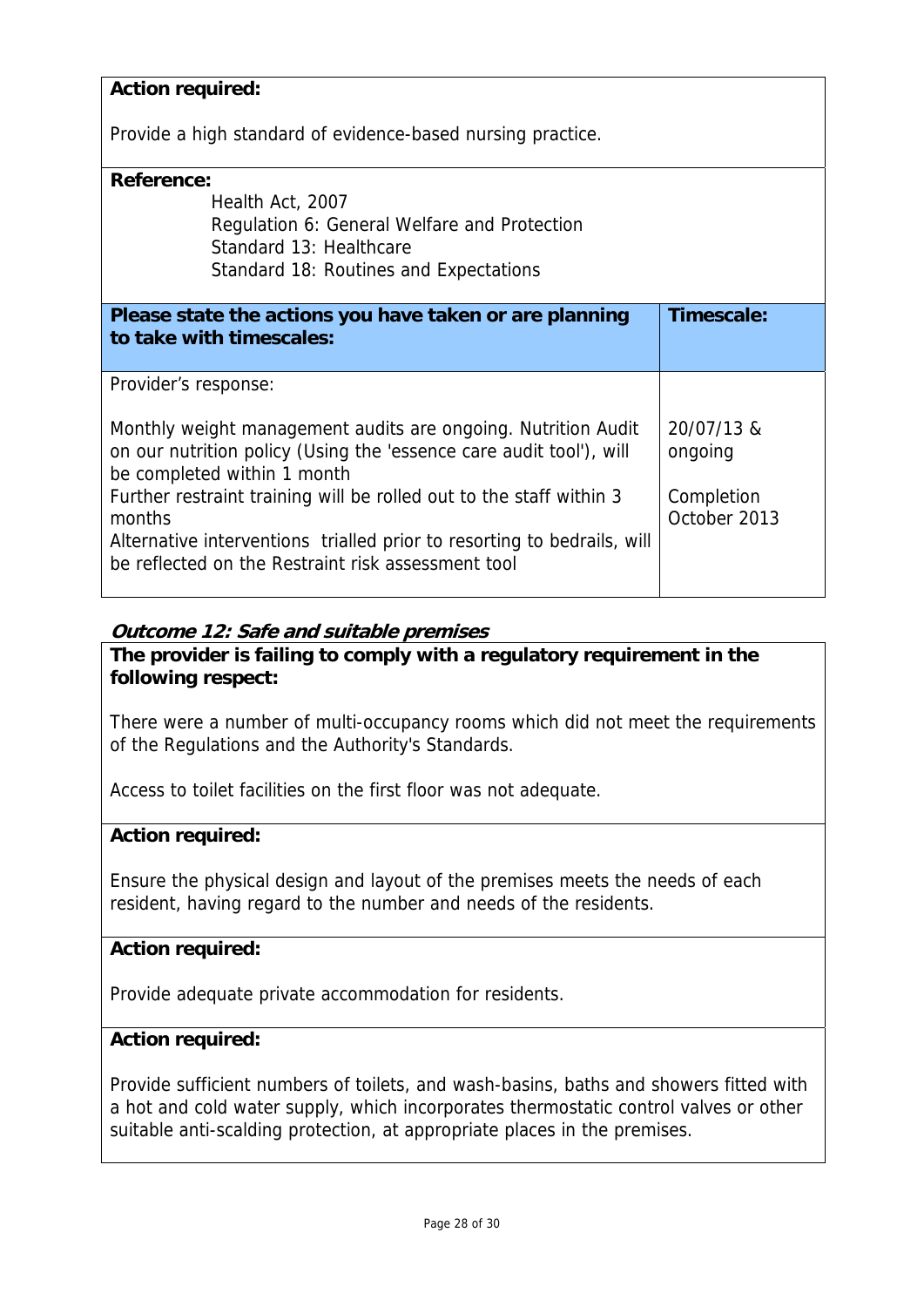| <b>Reference:</b><br>Health Act, 2007<br><b>Regulation 19: Premises</b><br>Standard 25: Physical Environment                                                                                                                                                                                                                                                                                                                                                                                                                                                                                                  |                                          |
|---------------------------------------------------------------------------------------------------------------------------------------------------------------------------------------------------------------------------------------------------------------------------------------------------------------------------------------------------------------------------------------------------------------------------------------------------------------------------------------------------------------------------------------------------------------------------------------------------------------|------------------------------------------|
| Please state the actions you have taken or are planning<br>to take with timescales:                                                                                                                                                                                                                                                                                                                                                                                                                                                                                                                           | Timescale:                               |
| Provider's response:<br>An architect has prepared plans to meet the requirements of                                                                                                                                                                                                                                                                                                                                                                                                                                                                                                                           | On going                                 |
| Standard 25 and are attached (by post) for the inspectors<br>approval.<br>The plan will include the reduction of all 3-bedded rooms into<br>2-bedded en suite rooms on the first floor and basement.<br>We are preparing to erect 2 new twin-bedded en suite rooms at<br>the rear of the building.                                                                                                                                                                                                                                                                                                            |                                          |
| The plans to upgrade will require planning permission and a fire<br>certificate. An application can be made by August 2013. A<br>decision will take 12 weeks and if appealed to An Board Pleanala<br>it will take a further 18 weeks from the date of appeal, for a<br>decision. We anticipate that if planning permission is granted<br>without any objections and funding made available, the work can<br>be completed by July 2014. If there are objections lodged then<br>the process will be delayed by at least 12 weeks. The overall plan<br>is to have 47 registered beds (15 singles and 16 doubles) | Our aim is to be<br>compliant by<br>2015 |
| In relation to room 24 where a bed was considered to be directly<br>adjacent to the door, this bed will be repositioned immediately to<br>a part of the room that provides privacy and dignity and as<br>highlighted in the attached plan.                                                                                                                                                                                                                                                                                                                                                                    |                                          |

# **Theme: Person-centred care and support**

# **Outcome 15: Food and nutrition**

**The person in charge is failing to comply with a regulatory requirement in the following respect:**

Residents were not given timely and appropriate assistance during the evening mealtime.

# **Action required:**

Provide appropriate assistance to residents who, due to infirmity or other causes, require assistance with eating and drinking.